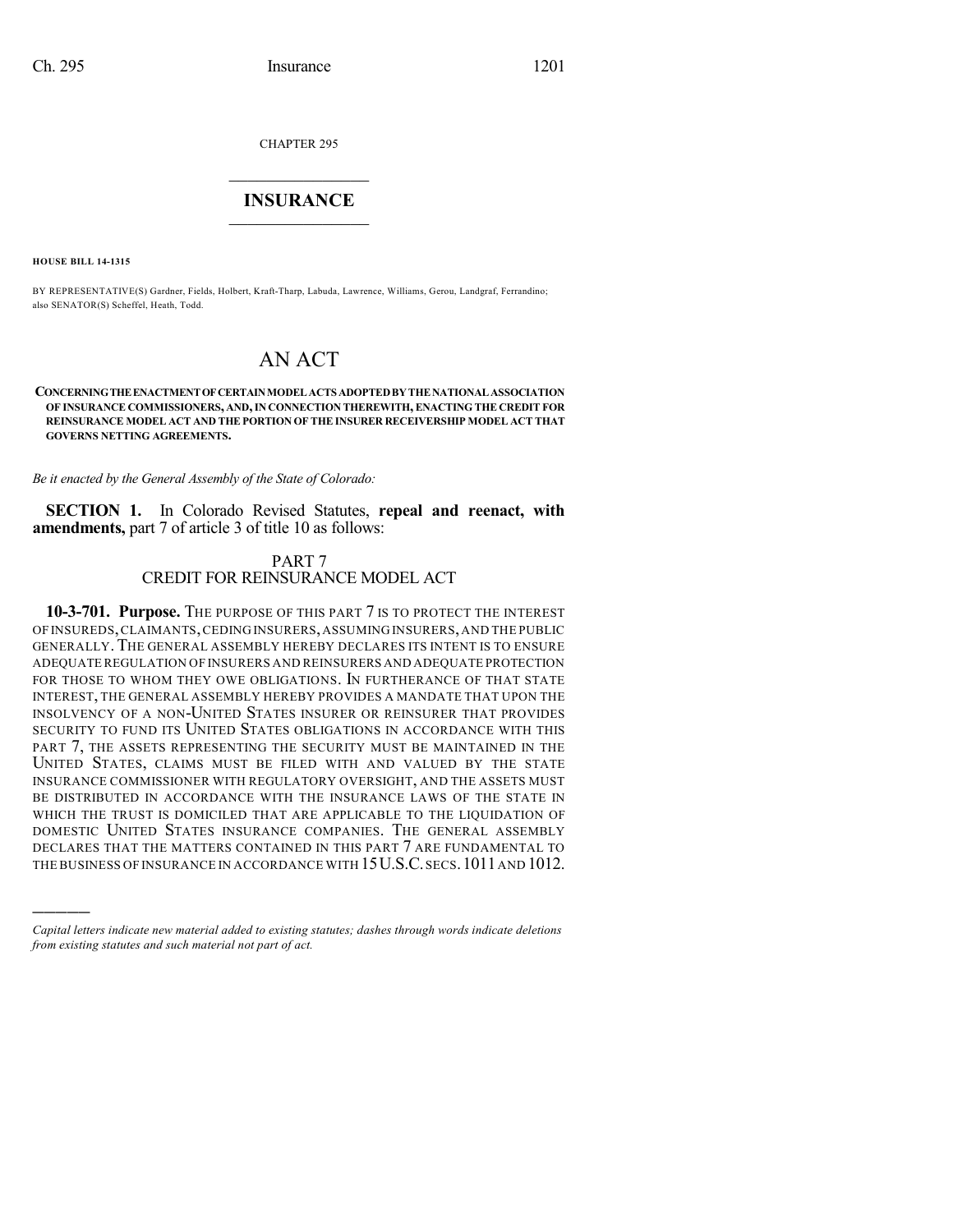**10-3-702. Credit allowed to a domestic ceding insurer.** (1) CREDIT FOR REINSURANCE SHALL BE ALLOWED TO A DOMESTIC CEDING INSURER AS EITHER AN ASSET OR A REDUCTION FROM LIABILITY ON ACCOUNT OF REINSURANCE CEDED ONLY WHEN THE REINSURER MEETS THE REQUIREMENTS OF SUBSECTIONS  $(2), (3), (4), (5),$ (6), OR (7) OF THIS SECTION. CREDIT SHALL BE ALLOWED UNDER SUBSECTIONS (2), (3), OR (4) OF THIS SECTION ONLY AS RESPECTS CESSIONS OF THOSE KINDS OR CLASSES OF BUSINESS THAT THE ASSUMING INSURER IS LICENSED OR OTHERWISE PERMITTED TO WRITE OR ASSUME IN ITS STATE OF DOMICILE OR, IN THE CASE OF A UNITED STATES BRANCH OF AN ALIEN ASSUMING INSURER, IN THE STATE THROUGH WHICH IT IS ENTERED AND LICENSED TO TRANSACT INSURANCE OR REINSURANCE. CREDIT SHALL BE ALLOWED UNDER SUBSECTION (4) OR (5) OF THIS SECTION ONLY IF THE APPLICABLE REQUIREMENTS OF SUBSECTION (8) OF THIS SECTION HAVE BEEN SATISFIED.

(2) CREDIT SHALL BE ALLOWED TO A DOMESTIC CEDING INSURER WHEN THE REINSURANCE IS CEDED TO AN ASSUMING INSURER THAT IS LICENSED TO TRANSACT INSURANCE OR REINSURANCE IN THIS STATE.

(3) CREDIT SHALL BE ALLOWED TO A DOMESTIC CEDING INSURER WHEN THE REINSURANCE IS CEDED TO AN ASSUMING INSURER THAT IS ACCREDITED BY THE COMMISSIONER AS A REINSURER IN THIS STATE. IN ORDER TO BE ELIGIBLE FOR ACCREDITATION, A REINSURER MUST:

(a) FILE WITH THE COMMISSIONER EVIDENCE OF ITS SUBMISSION TO THIS STATE'S JURISDICTION;

(b) SUBMIT TO THIS STATE'S AUTHORITY TO EXAMINE ITS BOOKS AND RECORDS;

(c) BE LICENSED TO TRANSACT INSURANCE OR REINSURANCE IN AT LEAST ONE STATE, OR IN THE CASE OF A UNITED STATES BRANCH OF AN ALIEN ASSUMING INSURER, BE ENTERED THROUGH AND LICENSED TO TRANSACT INSURANCE OR REINSURANCE IN AT LEAST ONE STATE;

(d) FILE ANNUALLY WITH THE COMMISSIONER A COPY OF ITS ANNUAL STATEMENT FILED WITH THE INSURANCE DEPARTMENT OF ITS STATE OF DOMICILE AND A COPY OF ITS MOST RECENT AUDITED FINANCIAL STATEMENT; AND

(e) DEMONSTRATE TO THE SATISFACTION OF THE COMMISSIONER THAT IT HAS ADEQUATE FINANCIAL CAPACITY TO MEET ITS REINSURANCE OBLIGATIONS AND IS OTHERWISE QUALIFIED TO ASSUME REINSURANCE FROM DOMESTIC INSURERS. AN ASSUMING INSURER IS DEEMED TO MEET THE REQUIREMENT OF THIS PARAGRAPH (e) AS OF THE TIME OF ITS APPLICATION IF IT MAINTAINS A SURPLUS AS REGARDS POLICYHOLDERS IN AN AMOUNT NOT LESS THAN TWENTY MILLION DOLLARS AND THE COMMISSIONER HAS NOT DENIED ITS ACCREDITATION WITHIN NINETY DAYS AFTER SUBMISSION OF ITS APPLICATION.

(4) (a) CREDIT SHALL BE ALLOWED WHEN THE REINSURANCE IS CEDED TO AN ASSUMING INSURER THAT IS DOMICILED IN, OR IN THE CASE OF A UNITED STATES BRANCH OF AN ALIEN ASSUMING INSURER IS ENTERED THROUGH, A STATE THAT EMPLOYS STANDARDS REGARDING CREDIT FOR REINSURANCE SUBSTANTIALLY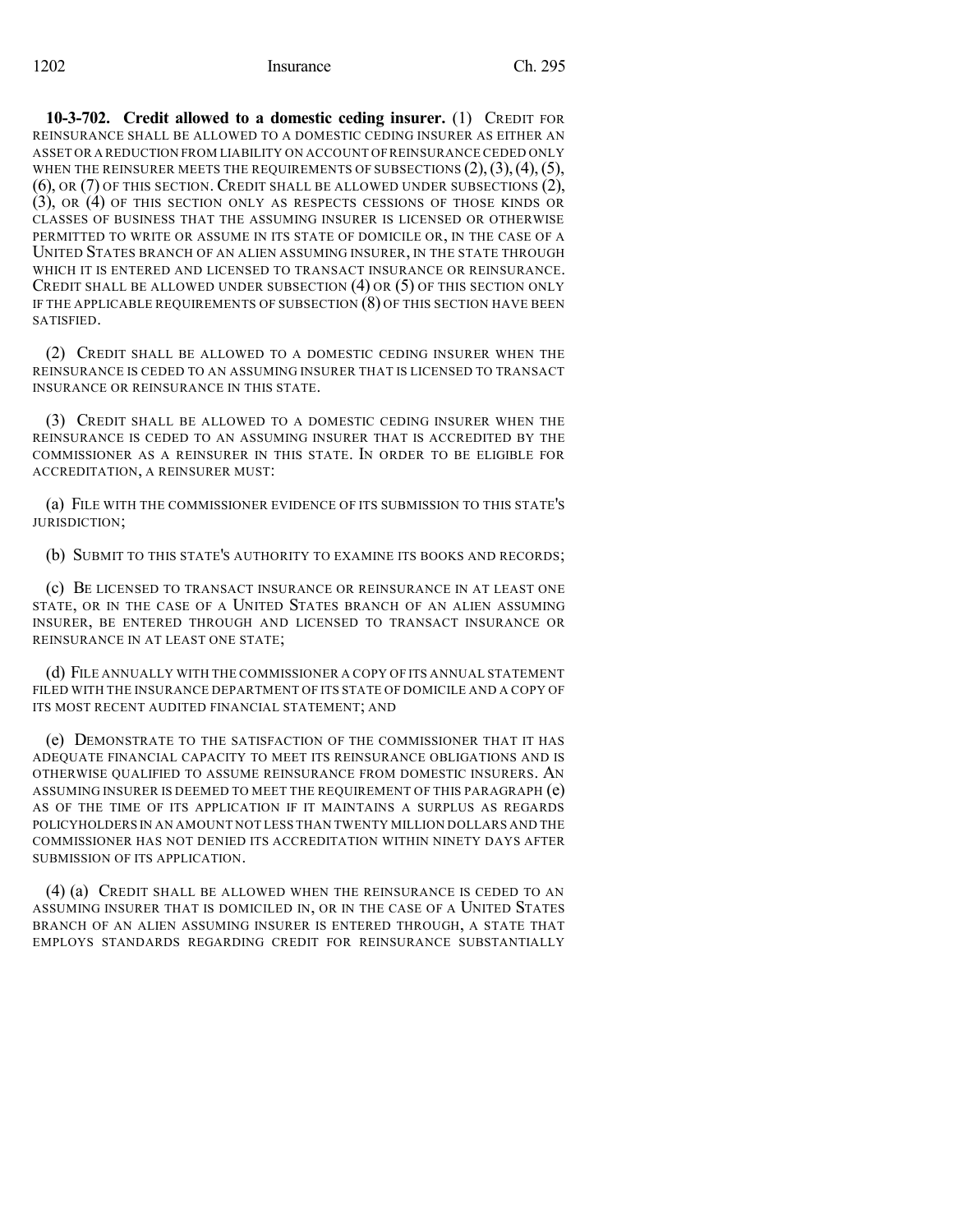SIMILAR TO THOSE APPLICABLE UNDER THIS PART 7 AND THE ASSUMING INSURER OR UNITED STATES BRANCH OF AN ALIEN ASSUMING INSURER:

(I) MAINTAINS A SURPLUS AS REGARDS POLICYHOLDERS IN AN AMOUNT NOT LESS THAN TWENTY MILLION DOLLARS; AND

(II) SUBMITS TO THE AUTHORITY OF THIS STATE TO EXAMINE ITS BOOKS AND RECORDS.

(b) THE REQUIREMENT OF SUBPARAGRAPH (I) OF PARAGRAPH (a) OF THIS SUBSECTION (4)DOES NOT APPLY TO REINSURANCE CEDED AND ASSUMED PURSUANT TO POOLING ARRANGEMENTS AMONG INSURERS IN THE SAME HOLDING COMPANY SYSTEM.

(5) (a) CREDIT SHALL BE ALLOWED WHEN THE REINSURANCE IS CEDED TO AN ASSUMING INSURER THAT MAINTAINS A TRUST FUND IN A QUALIFIED UNITED STATES FINANCIAL INSTITUTION, AS DEFINED IN SECTION 10-3-704(2), FOR THE PAYMENT OF THE VALID CLAIMS OF ITS UNITED STATES CEDING INSURERS AND THEIR ASSIGNS AND SUCCESSORS IN INTEREST. TO ENABLE THE COMMISSIONER TO DETERMINE THE SUFFICIENCY OF THE TRUST FUND, THE ASSUMING INSURER SHALL REPORT ANNUALLY TO THECOMMISSIONER INFORMATION SUBSTANTIALLY THE SAME AS THAT REQUIRED TO BE REPORTED ON THE NATIONAL ASSOCIATION OF INSURANCE COMMISSIONERS' ANNUAL STATEMENT FORM BY LICENSED INSURERS.THE ASSUMING INSURER SHALL SUBMIT TO EXAMINATION OF ITS BOOKS AND RECORDS BY THE COMMISSIONER AND BEAR THE EXPENSE OF EXAMINATION.

(b) (I) CREDIT FOR REINSURANCE SHALL NOT BE GRANTED UNDER THIS SUBSECTION (5) UNLESS THE FORM OF THE TRUST AND ANY AMENDMENTS TO THE TRUST HAVE BEEN APPROVED BY:

(A) THE COMMISSIONER OF THE STATE WHERE THE TRUST IS DOMICILED; OR

(B) THE COMMISSIONER OF ANOTHER STATE WHO, PURSUANT TO THE TERMS OF THE TRUST INSTRUMENT,HAS ACCEPTED PRINCIPAL REGULATORY OVERSIGHT OF THE TRUST.

(II) THE FORM OF THE TRUST AND ANY TRUST AMENDMENTS ALSO SHALL BE FILED WITH THE COMMISSIONER OF EVERY STATE IN WHICH THE CEDING INSURER BENEFICIARIES OF THE TRUST ARE DOMICILED. THE TRUST INSTRUMENT MUST PROVIDE THAT CONTESTED CLAIMS ARE VALID AND ENFORCEABLE UPON THE FINAL ORDER OF ANY COURT OF COMPETENT JURISDICTION IN THE UNITED STATES. THE TRUST MUST VEST LEGAL TITLE TO ITS ASSETS IN ITS TRUSTEES FOR THE BENEFIT OF THE ASSUMING INSURER'S UNITED STATES CEDING INSURERS AND THEIR ASSIGNS AND SUCCESSORS IN INTEREST. THE TRUST AND THE ASSUMING INSURER ARE SUBJECT TO EXAMINATION AS DETERMINED BY THE COMMISSIONER.

(III) THE TRUST MUST REMAIN IN EFFECT FOR AS LONG AS THE ASSUMING INSURER HAS OUTSTANDING OBLIGATIONS DUE UNDER THE REINSURANCE AGREEMENTS SUBJECT TO THE TRUST.NO LATER THAN FEBRUARY 28OF EACH YEAR,THE TRUSTEE OF THE TRUST SHALL REPORT TO THE COMMISSIONER IN WRITING THE BALANCE OF THE TRUST AND LIST THE TRUST'S INVESTMENTS AT THE PRECEDING YEAR-END AND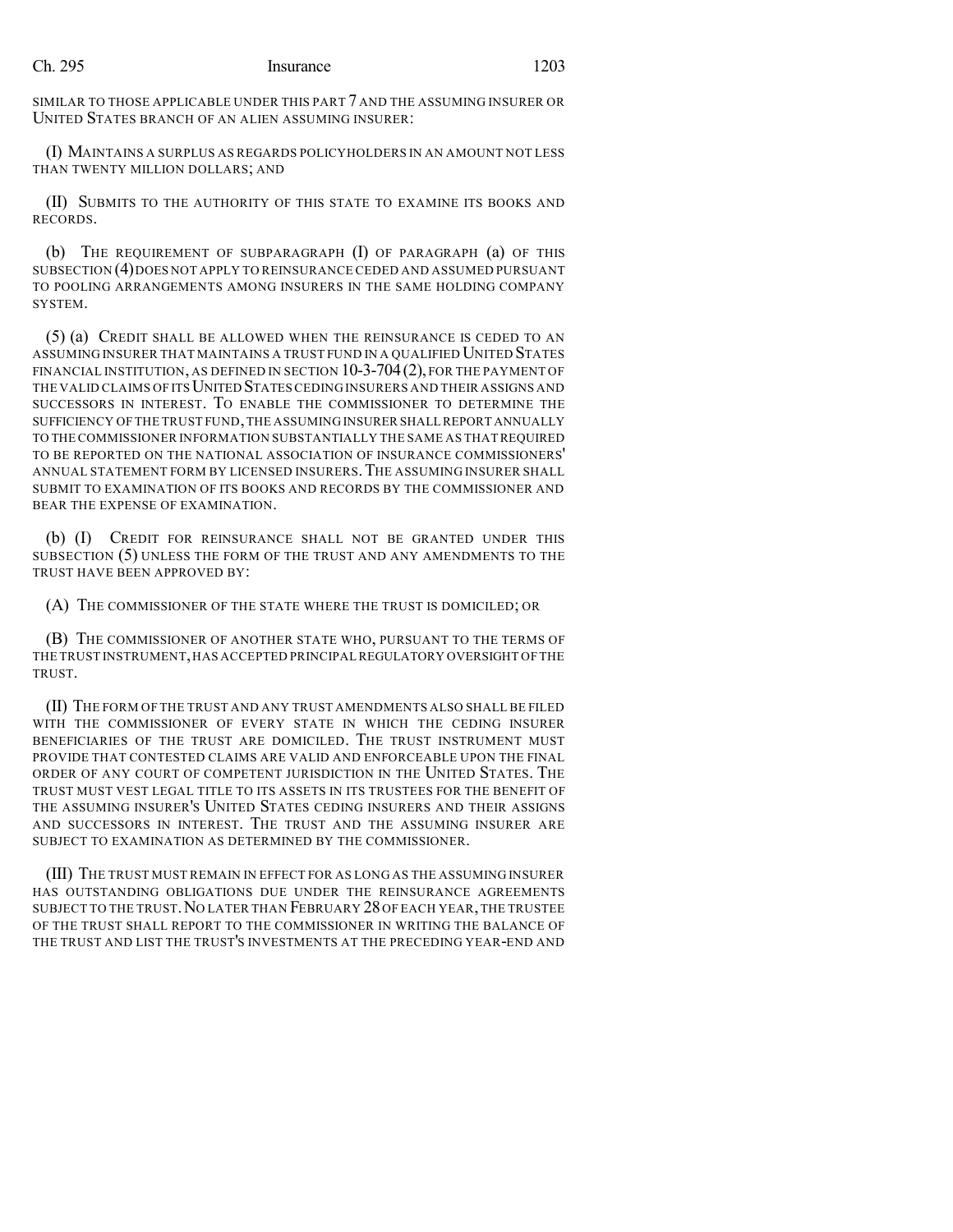SHALL CERTIFY THE DATE OF TERMINATION OF THE TRUST, IF SO PLANNED, OR CERTIFY THAT THE TRUST WILL NOT EXPIRE BEFORE THE FOLLOWING DECEMBER 31.

(c) THE FOLLOWING REQUIREMENTS APPLY TO THE FOLLOWING CATEGORIES OF ASSUMING INSURER:

(I) THE TRUST FUND FOR A SINGLE ASSUMING INSURER MUST CONSIST OF FUNDS IN TRUST IN AN AMOUNT NOT LESS THAN THE ASSUMING INSURER'S LIABILITIES ATTRIBUTABLE TO REINSURANCE CEDED BY UNITED STATES CEDING INSURERS,AND, IN ADDITION,THE ASSUMING INSURER SHALL MAINTAIN A TRUSTEED SURPLUS OF NOT LESS THAN TWENTY MILLION DOLLARS,EXCEPT AS PROVIDED IN SUBPARAGRAPH (II) OF THIS PARAGRAPH (c).

(II) AT ANY TIME AFTER THE ASSUMING INSURER HAS PERMANENTLY DISCONTINUED UNDERWRITING NEW BUSINESS SECURED BY THE TRUST FOR AT LEAST THREE FULL YEARS, THE COMMISSIONER WITH PRINCIPAL REGULATORY OVERSIGHT OF THE TRUST MAY AUTHORIZE A REDUCTION IN THE REQUIRED TRUSTEED SURPLUS, BUT ONLY AFTER A FINDING, BASED ON AN ASSESSMENT OF THE RISK, THAT THE NEW REQUIRED SURPLUS LEVEL IS ADEQUATE FOR THE PROTECTION OF UNITED STATES CEDING INSURERS, POLICYHOLDERS, AND CLAIMANTS IN LIGHT OF REASONABLY FORESEEABLE ADVERSE LOSS DEVELOPMENT. THE RISK ASSESSMENT MAY INVOLVE AN ACTUARIAL REVIEW, INCLUDING AN INDEPENDENT ANALYSIS OF RESERVES AND CASH FLOWS, AND MUST CONSIDER ALL MATERIAL RISK FACTORS,INCLUDING,WHEN APPLICABLE, THE LINES OF BUSINESS INVOLVED, THE STABILITY OF THE INCURRED LOSS ESTIMATES, AND THE EFFECT OF THE SURPLUS REQUIREMENTS ON THE ASSUMING INSURER'S LIQUIDITY OR SOLVENCY.THE MINIMUM REQUIRED TRUSTEED SURPLUS SHALL NOT BE REDUCED TO AN AMOUNT LESS THAN THIRTY PERCENT OF THE ASSUMING INSURER'S LIABILITIES ATTRIBUTABLE TO REINSURANCE CEDED BY UNITED STATES CEDING INSURERS COVERED BY THE TRUST.

(III) (A) IN THE CASE OF A GROUP INCLUDING INCORPORATED AND INDIVIDUAL UNINCORPORATED UNDERWRITERS:FOR REINSURANCE CEDED UNDER REINSURANCE AGREEMENTS WITH AN INCEPTION, AMENDMENT, OR RENEWAL DATE ON OR AFTER JANUARY 1, 1993, THE TRUST MUST CONSIST OF A TRUSTEED ACCOUNT IN AN AMOUNT NOT LESS THAN THE RESPECTIVE UNDERWRITERS' SEVERAL LIABILITIES ATTRIBUTABLE TO BUSINESS CEDED BY UNITED STATES DOMICILED CEDING INSURERS TO ANY UNDERWRITER OF THE GROUP; FOR REINSURANCE CEDED UNDER REINSURANCE AGREEMENTS WITH AN INCEPTION DATE ON OR BEFORE DECEMBER 31. 1992, AND NOT AMENDED OR RENEWED AFTER THAT DATE, NOTWITHSTANDING THE OTHER PROVISIONS OF THIS PART 7, THE TRUST MUST CONSIST OF A TRUSTEED ACCOUNT IN AN AMOUNT NOT LESS THAN THE RESPECTIVE UNDERWRITERS'SEVERAL INSURANCE AND REINSURANCE LIABILITIES ATTRIBUTABLE TO BUSINESS WRITTEN IN THE UNITED STATES; AND, IN ADDITION TO THESE TRUSTS, THE GROUP SHALL MAINTAIN IN TRUST A TRUSTEED SURPLUS OF WHICH ONE HUNDRED MILLION DOLLARS SHALL BE HELD JOINTLY FOR THE BENEFIT OF THE UNITED STATES DOMICILED CEDING INSURERS OF ANY MEMBER OF THE GROUP FOR ALL YEARS OF ACCOUNT.

(B) THE INCORPORATED MEMBERS OF THE GROUP SHALL NOT BE ENGAGED IN ANY BUSINESS OTHER THAN UNDERWRITING AS A MEMBER OF THE GROUP AND ARE SUBJECT TO THE SAME LEVEL OF REGULATION AND SOLVENCY CONTROL BY THE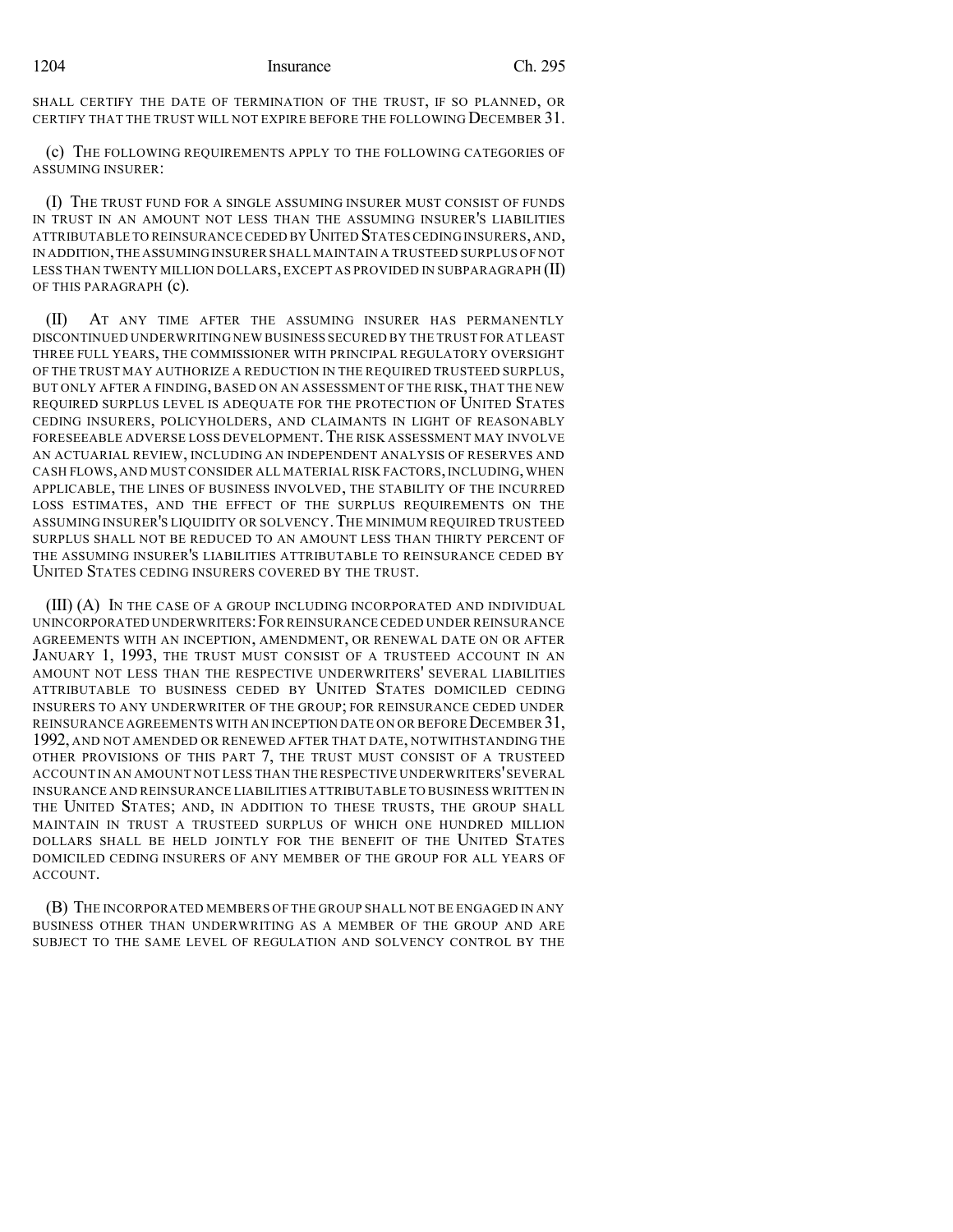GROUP'S DOMICILIARY REGULATOR AS ARE THE UNINCORPORATED MEMBERS.

(C) WITHIN NINETY DAYS AFTER ITS FINANCIAL STATEMENTS ARE DUE TO BE FILED WITH THE GROUP'S DOMICILIARY REGULATOR, THE GROUP SHALL PROVIDE TO THE COMMISSIONER AN ANNUAL CERTIFICATION BY THE GROUP'S DOMICILIARY REGULATOR OF THE SOLVENCY OF EACH UNDERWRITER MEMBER OR, IF A CERTIFICATION IS UNAVAILABLE, FINANCIAL STATEMENTS, PREPARED BY INDEPENDENT PUBLIC ACCOUNTANTS, OF EACH UNDERWRITER MEMBER OF THE GROUP.

(IV) IN THE CASE OF A GROUP OF INCORPORATED UNDERWRITERS UNDER COMMON ADMINISTRATION, THE GROUP:

(A) MUST HAVE CONTINUOUSLY TRANSACTED AN INSURANCE BUSINESS OUTSIDE THE UNITED STATES FOR AT LEAST THREE YEARS IMMEDIATELY PRIOR TO MAKING APPLICATION FOR ACCREDITATION;

(B) SHALL MAINTAIN AGGREGATE POLICYHOLDERS' SURPLUS OF AT LEAST TEN BILLION DOLLARS;

(C) SHALL MAINTAIN A TRUST FUND IN AN AMOUNT NOT LESS THAN THE GROUP'S SEVERAL LIABILITIES ATTRIBUTABLE TO BUSINESS CEDED BY UNITED STATES DOMICILED CEDING INSURERS TO ANY MEMBER OF THE GROUP PURSUANT TO REINSURANCE CONTRACTS ISSUED IN THE NAME OF THE GROUP;

(D) IN ADDITION, SHALL MAINTAIN A JOINT TRUSTEED SURPLUS OF WHICH ONE HUNDRED MILLION DOLLARS SHALL BE HELD JOINTLY FOR THE BENEFIT OF UNITED STATES DOMICILED CEDING INSURERS OF ANY MEMBER OF THE GROUP AS ADDITIONAL SECURITY FOR THESE LIABILITIES; AND

(E) WITHIN NINETY DAYS AFTER ITS FINANCIAL STATEMENTS ARE DUE TO BE FILED WITH THE GROUP'S DOMICILIARY REGULATOR, SHALL MAKE AVAILABLE TO THE COMMISSIONER AN ANNUAL CERTIFICATION OF EACH UNDERWRITER MEMBER'S SOLVENCY BY THE MEMBER'S DOMICILIARY REGULATOR AND FINANCIAL STATEMENTS OF EACH UNDERWRITER MEMBER OF THE GROUP PREPARED BY ITS INDEPENDENT PUBLIC ACCOUNTANT.

(6) (a) CREDIT SHALL BE ALLOWED WHEN THE REINSURANCE IS CEDED TO AN ASSUMING INSURER THAT HAS BEEN CERTIFIED BY THE COMMISSIONER AS A REINSURER IN THIS STATE AND SECURES ITS OBLIGATIONS IN ACCORDANCE WITH THE REQUIREMENTS OF THIS SUBSECTION (6).

(b) IN ORDER TO BE ELIGIBLE FOR CERTIFICATION, THE ASSUMING INSURER MUST MEET THE FOLLOWING REQUIREMENTS:

(I) THE ASSUMING INSURER MUST BE DOMICILED AND LICENSED TO TRANSACT INSURANCE OR REINSURANCE IN A QUALIFIED JURISDICTION,AS DETERMINED BY THE COMMISSIONER PURSUANT TO PARAGRAPH  $(d)$  OF THIS SUBSECTION  $(6)$ ;

(II) THE ASSUMING INSURER MUST MAINTAIN MINIMUM CAPITAL AND SURPLUS, OR ITS EQUIVALENT, IN AN AMOUNT TO BE DETERMINED BY THE COMMISSIONER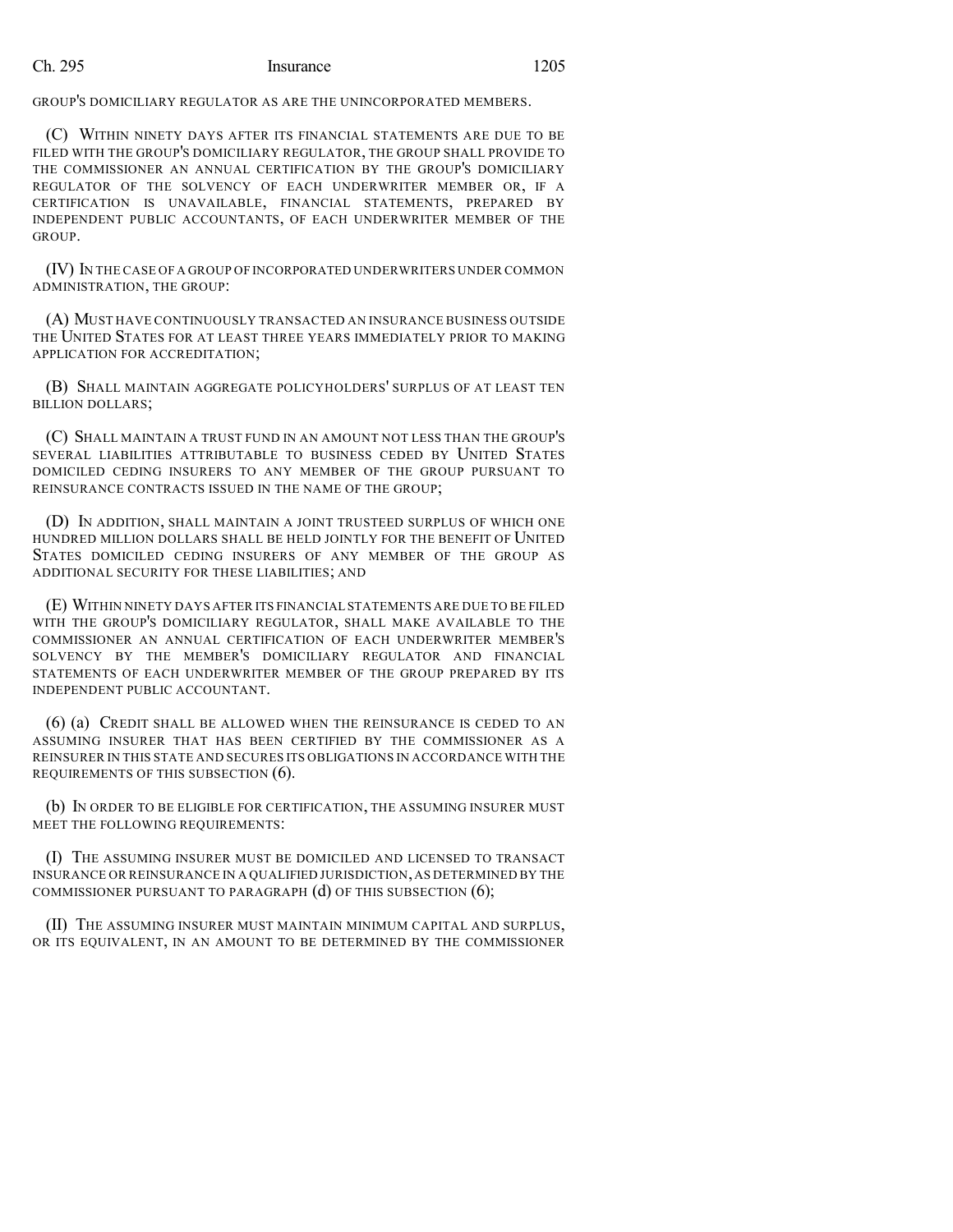(III) THE ASSUMING INSURER MUST MAINTAIN FINANCIAL STRENGTH RATINGS FROM TWO OR MORE RATING AGENCIES DEEMED ACCEPTABLE BY THE COMMISSIONER PURSUANT TO RULE;

(IV) THE ASSUMING INSURER MUST AGREE TO SUBMIT TO THE JURISDICTION OF THIS STATE, APPOINT THE COMMISSIONER AS ITS AGENT FOR SERVICE OF PROCESS IN THIS STATE, AND AGREE TO PROVIDE SECURITY FOR ONE HUNDRED PERCENT OF THE ASSUMING INSURER'S LIABILITIES ATTRIBUTABLE TO REINSURANCE CEDED BY UNITED STATES CEDING INSURERS IF IT RESISTS ENFORCEMENT OF A FINAL UNITED STATES JUDGMENT;

(V) THE ASSUMING INSURER MUST AGREE TO MEET APPLICABLE INFORMATION FILING REQUIREMENTS AS DETERMINED BY THE COMMISSIONER,BOTH WITH RESPECT TO AN INITIAL APPLICATION FOR CERTIFICATION AND ON AN ONGOING BASIS; AND

(VI) THE ASSUMING INSURER MUST SATISFY ANY OTHER REQUIREMENTS FOR CERTIFICATION DEEMED RELEVANT BY THE COMMISSIONER.

(c) AN ASSOCIATION INCLUDING INCORPORATED AND INDIVIDUAL UNINCORPORATED UNDERWRITERS MAY BE A CERTIFIED REINSURER.IN ORDER TO BE ELIGIBLE FOR CERTIFICATION, IN ADDITION TO SATISFYING THE REQUIREMENTS OF PARAGRAPH (b) OF THIS SUBSECTION (6):

(I) THE ASSOCIATION MUST SATISFY ITS MINIMUM CAPITAL AND SURPLUS REQUIREMENTS THROUGH THE CAPITAL AND SURPLUS EQUIVALENTS, NET OF LIABILITIES, OF THE ASSOCIATION AND ITS MEMBERS, WHICH MUST INCLUDE A JOINT CENTRAL FUND THAT MAY BE APPLIED TO ANY UNSATISFIED OBLIGATION OF THE ASSOCIATION OR ANY OF ITS MEMBERS, IN AN AMOUNT DETERMINED BY THE COMMISSIONER TO PROVIDE ADEQUATE PROTECTION;

(II) THE INCORPORATED MEMBERS OF THE ASSOCIATION MUST NOT BE ENGAGED IN ANY BUSINESS OTHER THAN UNDERWRITING AS A MEMBER OF THE ASSOCIATION AND ARE SUBJECT TO THE SAME LEVEL OF REGULATION AND SOLVENCY CONTROL BY THE ASSOCIATION'S DOMICILIARY REGULATOR AS ARE THE UNINCORPORATED MEMBERS; AND

(III) WITHIN NINETY DAYS AFTER ITS FINANCIAL STATEMENTS ARE DUE TO BE FILED WITH THE ASSOCIATION'S DOMICILIARY REGULATOR,THE ASSOCIATION SHALL PROVIDE TO THE COMMISSIONER AN ANNUAL CERTIFICATION BY THE ASSOCIATION'S DOMICILIARY REGULATOR OF THE SOLVENCY OF EACH UNDERWRITER MEMBER OR, IF A CERTIFICATION IS UNAVAILABLE, FINANCIAL STATEMENTS, PREPARED BY INDEPENDENT PUBLIC ACCOUNTANTS, OF EACH UNDERWRITER MEMBER OF THE ASSOCIATION.

(d) (I) THE COMMISSIONER SHALL CREATE AND PUBLISH A LIST OF QUALIFIED JURISDICTIONS UNDER WHICH AN ASSUMING INSURER LICENSED AND DOMICILED IN SUCH JURISDICTION IS ELIGIBLE TO BE CONSIDERED FOR CERTIFICATION BY THE COMMISSIONER AS A CERTIFIED REINSURER.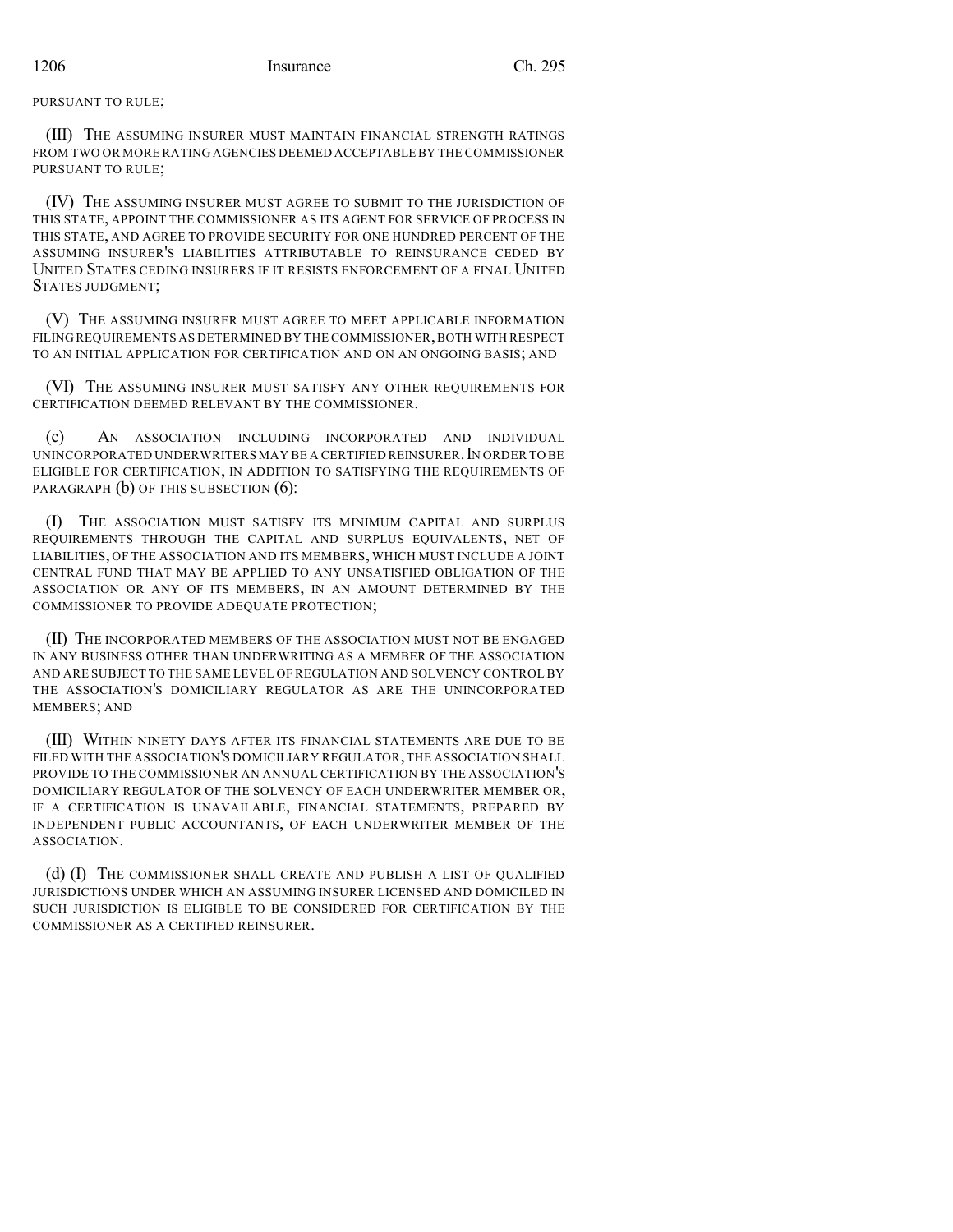(II) IN ORDER TO DETERMINE WHETHER THE DOMICILIARY JURISDICTION OF A NON-UNITED STATES ASSUMING INSURER IS ELIGIBLE TO BE RECOGNIZED AS A QUALIFIED JURISDICTION, THE COMMISSIONER SHALL EVALUATE THE APPROPRIATENESS AND EFFECTIVENESS OFTHE REINSURANCE SUPERVISORY SYSTEM OF THE JURISDICTION, BOTH INITIALLY AND ON AN ONGOING BASIS, AND CONSIDER THE RIGHTS, BENEFITS, AND EXTENT OF RECIPROCAL RECOGNITION AFFORDED BY THE NON-UNITED STATES JURISDICTION TO REINSURERS LICENSED AND DOMICILED IN THE UNITED STATES.AQUALIFIED JURISDICTION MUST AGREE IN WRITING TO SHARE INFORMATION AND COOPERATE WITH THE COMMISSIONER WITH RESPECT TO ALL CERTIFIED REINSURERS DOMICILED WITHIN THAT JURISDICTION. A JURISDICTION SHALL NOT BE RECOGNIZED AS A QUALIFIED JURISDICTION IF THE COMMISSIONER HAS DETERMINED THAT THE JURISDICTION DOES NOT ADEQUATELY AND PROMPTLY ENFORCE FINAL UNITED STATES JUDGMENTS AND ARBITRATION AWARDS. ADDITIONAL FACTORS MAY BE CONSIDERED IN THE DISCRETION OF THE COMMISSIONER.

(III) THE COMMISSIONER MAY CONSIDER A LIST OF QUALIFIED JURISDICTIONS PUBLISHED BY THE NATIONAL ASSOCIATION OF INSURANCE COMMISSIONERS' COMMITTEE PROCESS IN DETERMINING QUALIFIED JURISDICTIONS FOR PURPOSES OF THIS SECTION. IF THE COMMISSIONER APPROVES A JURISDICTION AS QUALIFIED THAT DOES NOT APPEAR ON THE NATIONAL ASSOCIATION OF INSURANCE COMMISSIONERS' LIST OFQUALIFIED JURISDICTIONS,THE COMMISSIONER SHALL PROVIDE THOROUGHLY DOCUMENTED JUSTIFICATION IN ACCORDANCE WITH CRITERIA TO BE SPECIFIED IN RULES PROMULGATED BY THE COMMISSIONER.

(IV) THE COMMISSIONER SHALL RECOGNIZE UNITED STATES JURISDICTIONS THAT MEET THE REQUIREMENT FOR ACCREDITATION UNDER THE NATIONAL ASSOCIATION OF INSURANCE COMMISSIONERS FINANCIAL STANDARDS AND ACCREDITATION PROGRAM AS QUALIFIED JURISDICTIONS.

(V) IF A CERTIFIED REINSURER'S DOMICILIARY JURISDICTION CEASES TO BE A QUALIFIED JURISDICTION, THE COMMISSIONER MAY SUSPEND THE REINSURER'S CERTIFICATION INDEFINITELY IN LIEU OF REVOCATION.

(e) THE COMMISSIONER SHALL ASSIGN A RATING TO EACH CERTIFIED REINSURER, GIVING DUE CONSIDERATION TO THE FINANCIAL STRENGTH RATINGS THAT HAVE BEEN ASSIGNED BY RATING AGENCIES DEEMED ACCEPTABLE TO THE COMMISSIONER PURSUANT TO RULE. THE COMMISSIONER SHALL PUBLISH A LIST OF ALL CERTIFIED REINSURERS AND THEIR RATINGS.

(f) (I) A CERTIFIED REINSURER SHALL SECURE OBLIGATIONS ASSUMED FROM UNITED STATES CEDING INSURERS UNDER THIS SUBSECTION (6) AT A LEVEL CONSISTENT WITH ITS RATING, AS SPECIFIED IN RULES PROMULGATED BY THE COMMISSIONER.

(II) IN ORDER FOR A DOMESTIC CEDING INSURER TO QUALIFY FOR FULL FINANCIAL STATEMENT CREDIT FOR REINSURANCE CEDED TO A CERTIFIED REINSURER, THE CERTIFIED REINSURER MUST MAINTAIN SECURITY IN A FORM ACCEPTABLE TO THE COMMISSIONER AND CONSISTENT WITH THE PROVISIONS OF SECTION 10-3-703 OR IN A MULTIBENEFICIARY TRUST IN ACCORDANCE WITH SUBSECTION (5)OFTHIS SECTION, EXCEPT AS OTHERWISE PROVIDED IN THIS SUBSECTION (6).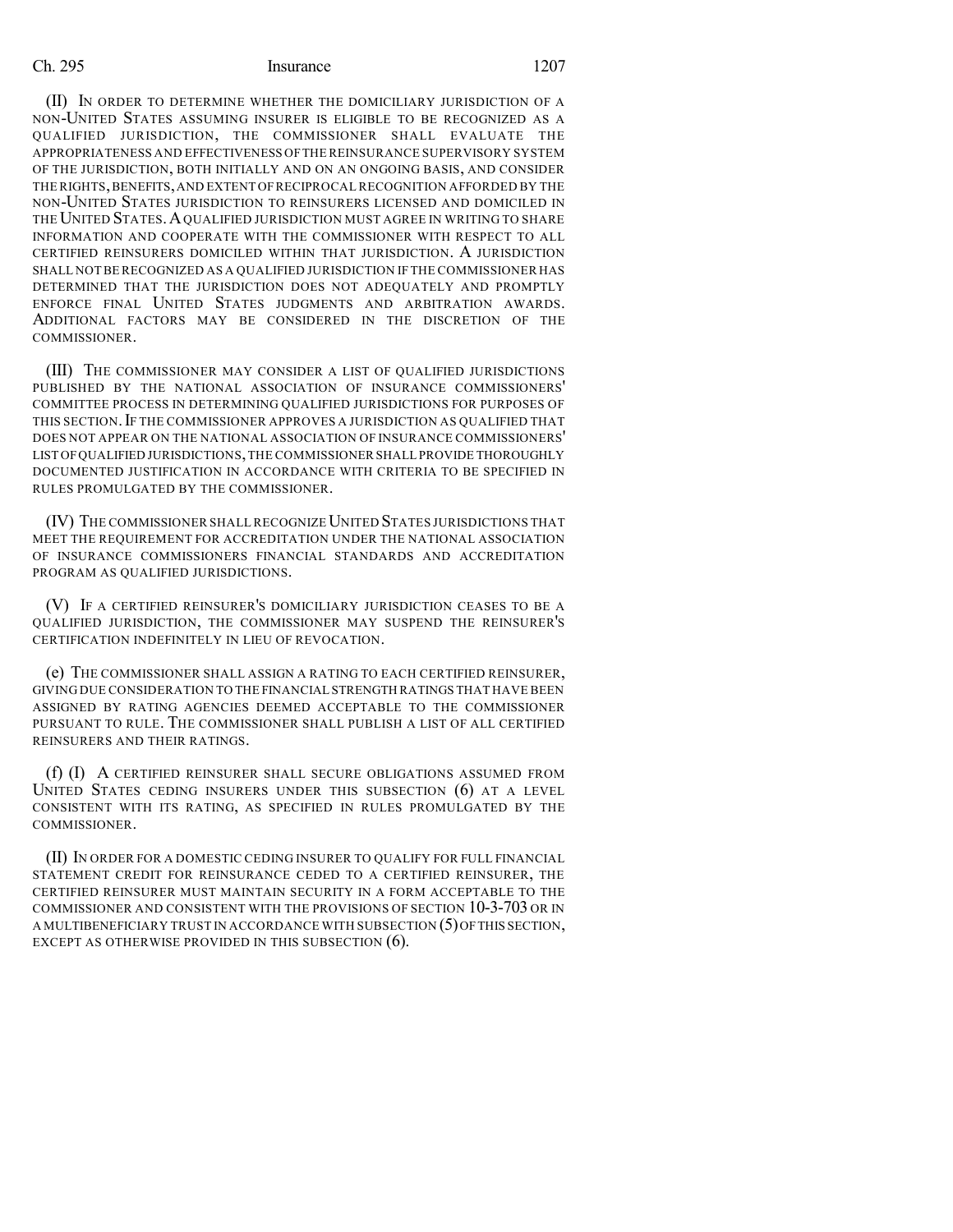(III) IF A CERTIFIED REINSURER MAINTAINS A TRUST TO FULLY SECURE ITS OBLIGATIONS SUBJECT TO SUBSECTION (5) OF THIS SECTION, AND CHOOSES TO SECURE ITS OBLIGATIONS INCURRED AS A CERTIFIED REINSURER IN THE FORM OF A MULTIBENEFICIARY TRUST, THE CERTIFIED REINSURER MUST MAINTAIN SEPARATE TRUST ACCOUNTS FOR ITS OBLIGATIONS INCURRED UNDER REINSURANCE AGREEMENTS ISSUED OR RENEWED AS A CERTIFIED REINSURER WITH REDUCED SECURITY AS PERMITTED BY THIS SUBSECTION (6) OR COMPARABLE LAWS OF OTHER UNITED STATES JURISDICTIONS AND FOR ITS OBLIGATIONS SUBJECT TO SUBSECTION (5) OF THIS SECTION. IT IS A CONDITION TO THE GRANT OF CERTIFICATION IN THIS SUBSECTION (6) THAT THE CERTIFIED REINSURER MUST HAVE BOUND ITSELF, BY THE LANGUAGE OF THE TRUST AND AGREEMENT WITH THE COMMISSIONER WITH PRINCIPAL REGULATORY OVERSIGHT OF EACH SUCH TRUST ACCOUNT, TO FUND, UPON TERMINATION OF ANY SUCH TRUST ACCOUNT, OUT OF THE REMAINING SURPLUS OF SUCH TRUST ANY DEFICIENCY OF ANY OTHER SUCH TRUST ACCOUNT.

(IV) THE MINIMUM TRUSTEED SURPLUS REQUIREMENTS PROVIDED IN SUBSECTION (5) OF THIS SECTION ARE NOT APPLICABLE WITH RESPECT TO A MULTIBENEFICIARY TRUST MAINTAINED BY A CERTIFIED REINSURER FOR THE PURPOSE OF SECURING OBLIGATIONS INCURRED UNDER THIS SUBSECTION (6); EXCEPT THAT SUCH TRUST MUST MAINTAIN A MINIMUM TRUSTEED SURPLUS OF TEN MILLION DOLLARS.

(V) WITH RESPECT TO OBLIGATIONS INCURRED BY A CERTIFIED REINSURER UNDER THIS SUBSECTION (6), IF THE SECURITY IS INSUFFICIENT, THE COMMISSIONER SHALL ORDER THE CERTIFIED REINSURER TO PROVIDE SUFFICIENT SECURITY FOR THE INCURRED OBLIGATIONS WITHIN THIRTY DAYS.IF A CERTIFIED REINSURER DOES NOT PROVIDE SUFFICIENT SECURITY FOR ITS OBLIGATIONS INCURRED UNDER THIS SUBSECTION (6) WITHIN THIRTY DAYS AFTER BEING ORDERED TO DO SO BY THE COMMISSIONER, THE COMMISSIONER MAY IMPOSE FURTHER REDUCTIONS IN ALLOWABLE CREDIT UPON FINDING THAT THERE IS A MATERIAL RISK THAT THE CERTIFIED REINSURER'S OBLIGATIONS WILL NOT BE PAID IN FULL WHEN DUE.

(VI) (A) FOR PURPOSES OF THIS SUBSECTION (6), A CERTIFIED REINSURER WHOSE CERTIFICATION HAS BEEN TERMINATED FOR ANY REASON SHALL BE TREATED AS A CERTIFIED REINSURER REQUIRED TO SECURE ONE HUNDRED PERCENT OF ITS OBLIGATIONS.

(B) AS USED IN THIS SUBSECTION (6), THE TERM "TERMINATED" REFERS TO REVOCATION, SUSPENSION, VOLUNTARY SURRENDER, AND INACTIVE STATUS.

(C) IF THE COMMISSIONER CONTINUES TO ASSIGN A HIGHER RATINGAS PERMITTED BY OTHER PROVISIONS OF THIS SECTION,THE REQUIREMENT OF THIS SUBPARAGRAPH (VI) DOES NOT APPLY TO A CERTIFIED REINSURER IN INACTIVE STATUS OR TO A REINSURER WHOSE CERTIFICATION HAS BEEN SUSPENDED.

(g) IF AN APPLICANT FOR CERTIFICATION HAS BEEN CERTIFIED AS A REINSURER IN A JURISDICTION ACCREDITED BY THE NATIONAL ASSOCIATION OF INSURANCE COMMISSIONERS, THE COMMISSIONER HAS THE DISCRETION TO DEFER TO THAT JURISDICTION'S CERTIFICATION, AND MAY DEFER TO THE RATING ASSIGNED BY THAT JURISDICTION, AND SUCH ASSUMING INSURER SHALL BE CONSIDERED TO BE A CERTIFIED REINSURER IN THIS STATE.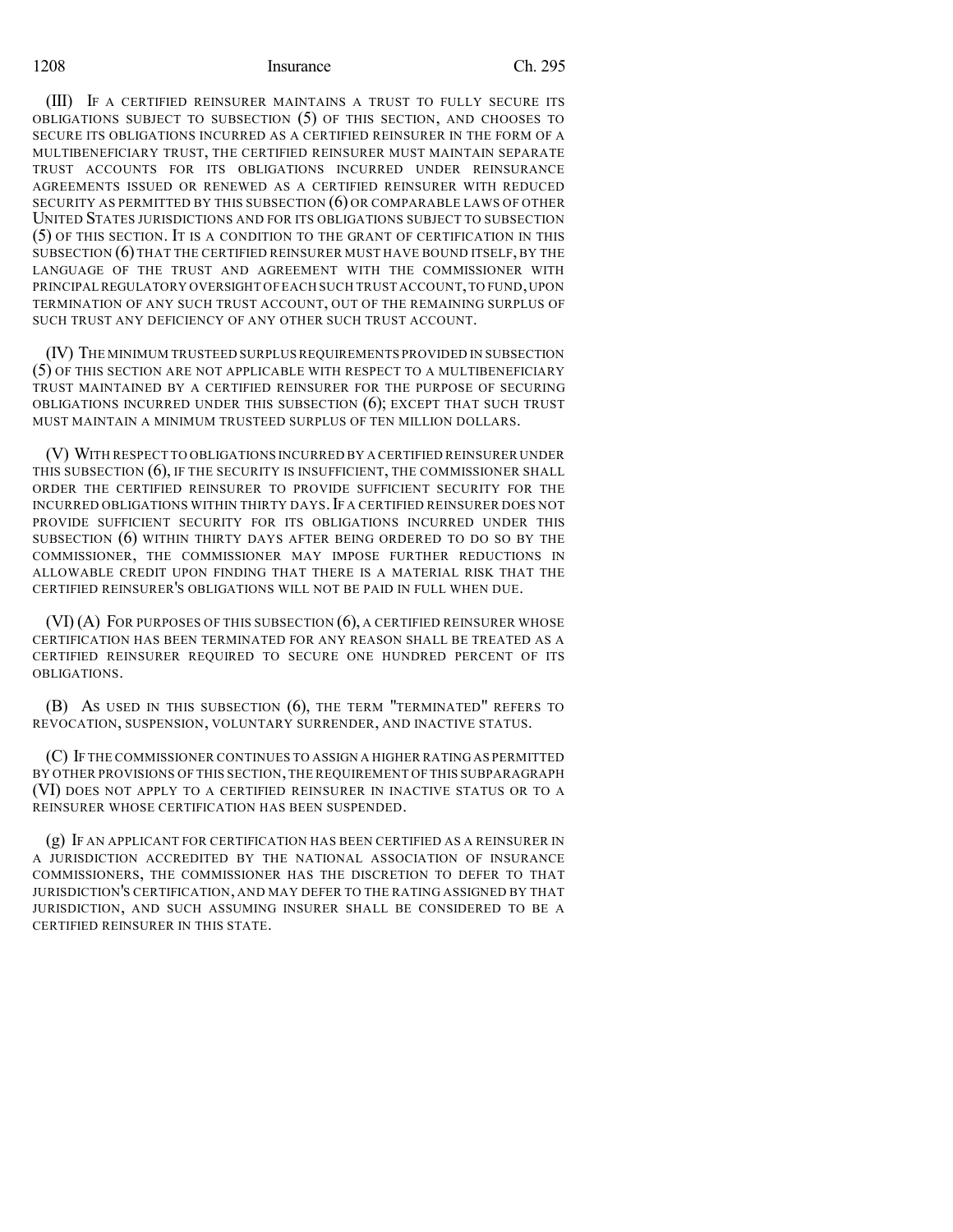(h) A CERTIFIED REINSURER THAT CEASES TO ASSUME NEW BUSINESS IN THIS STATE MAY REQUEST TO MAINTAIN ITS CERTIFICATION IN INACTIVE STATUS IN ORDER TO CONTINUE TO QUALIFY FOR A REDUCTION IN SECURITY FOR ITS IN-FORCE BUSINESS. AN INACTIVE CERTIFIED REINSURER SHALL CONTINUE TO COMPLY WITH ALL APPLICABLE REQUIREMENTS OF THIS SUBSECTION (6), AND THE COMMISSIONER SHALL ASSIGN A RATING THAT TAKES INTO ACCOUNT, IF RELEVANT, THE REASONS WHY THE REINSURER IS NOT ASSUMING NEW BUSINESS.

(7) CREDIT SHALL BE ALLOWED WHEN THE REINSURANCE IS CEDED TO AN ASSUMING INSURER NOT MEETING THE REQUIREMENTS OF SUBSECTION  $(2), (3), (4),$ (5), OR (6) OF THIS SECTION, BUT ONLY AS TO THE INSURANCE OF RISKS LOCATED IN JURISDICTIONS WHERE THE REINSURANCE IS REQUIRED BY APPLICABLE LAW OR REGULATION OF THAT JURISDICTION.

(8) IF THE ASSUMING INSURER IS NOT LICENSED, ACCREDITED, OR CERTIFIED TO TRANSACT INSURANCE OR REINSURANCE IN THIS STATE, THE CREDIT PERMITTED BY SUBSECTIONS (4) AND (5) OF THIS SECTION SHALL NOT BE ALLOWED UNLESS THE ASSUMING INSURER AGREES IN THE REINSURANCE AGREEMENTS:

(a) (I) THAT IN THE EVENT OF THE FAILURE OF THE ASSUMING INSURER TO PERFORM ITS OBLIGATIONS UNDER THE TERMS OF THE REINSURANCE AGREEMENT, THE ASSUMING INSURER, AT THE REQUEST OF THE CEDING INSURER, SHALL SUBMIT TO THE JURISDICTION OF ANY COURT OF COMPETENT JURISDICTION IN ANY STATE OF THE UNITED STATES, WILL COMPLY WITH ALL REQUIREMENTS NECESSARY TO GIVE THE COURT JURISDICTION, AND WILL ABIDE BY THE FINAL DECISION OF THE COURT OR OF ANY APPELLATE COURT IN THE EVENT OF AN APPEAL; AND

(II) TO DESIGNATE THE COMMISSIONER OR A DESIGNATED ATTORNEY AS ITS TRUE AND LAWFUL ATTORNEY UPON WHOM MAY BE SERVED ANY LAWFUL PROCESS IN ANY ACTION, SUIT, OR PROCEEDING INSTITUTED BY OR ON BEHALF OF THE CEDING INSURER.

(b) THIS SUBSECTION (8) IS NOT INTENDED TO CONFLICT WITH OR OVERRIDE THE OBLIGATION OF THE PARTIES TO A REINSURANCE AGREEMENT TO ARBITRATE THEIR DISPUTES, IF THIS OBLIGATION IS CREATED IN THE AGREEMENT.

(9) IF THE ASSUMING INSURER DOES NOT MEET THE REQUIREMENTS OF SUBSECTION  $(2)$ ,  $(3)$ , OR  $(4)$  OF THIS SECTION, THE CREDIT PERMITTED BY SUBSECTION (5) OR (6) OF THIS SECTION SHALL NOT BE ALLOWED UNLESS THE ASSUMING INSURER AGREES IN THE TRUST AGREEMENTS TO THE FOLLOWING CONDITIONS:

(a) NOTWITHSTANDING ANY OTHER PROVISIONS IN THE TRUST INSTRUMENT, IF THE TRUST FUND IS INADEQUATE BECAUSE IT CONTAINS AN AMOUNT LESS THAN THE AMOUNT REQUIRED BY PARAGRAPH (c) OF SUBSECTION (5) OF THIS SECTION, OR IF THE GRANTOR OF THE TRUST HAS BEEN DECLARED INSOLVENT OR PLACED INTO RECEIVERSHIP, REHABILITATION, LIQUIDATION, OR SIMILAR PROCEEDINGS UNDER THE LAWS OF ITS STATE OR COUNTRY OF DOMICILE, THE TRUSTEE SHALL COMPLY WITH AN ORDER OF THE COMMISSIONER WITH REGULATORY OVERSIGHT OVER THE TRUST OR WITH AN ORDER OF A COURT OF COMPETENT JURISDICTION DIRECTING THE TRUSTEE TO TRANSFER TO THE COMMISSIONER WITH REGULATORY OVERSIGHT ALL OF THE ASSETS OF THE TRUST FUND.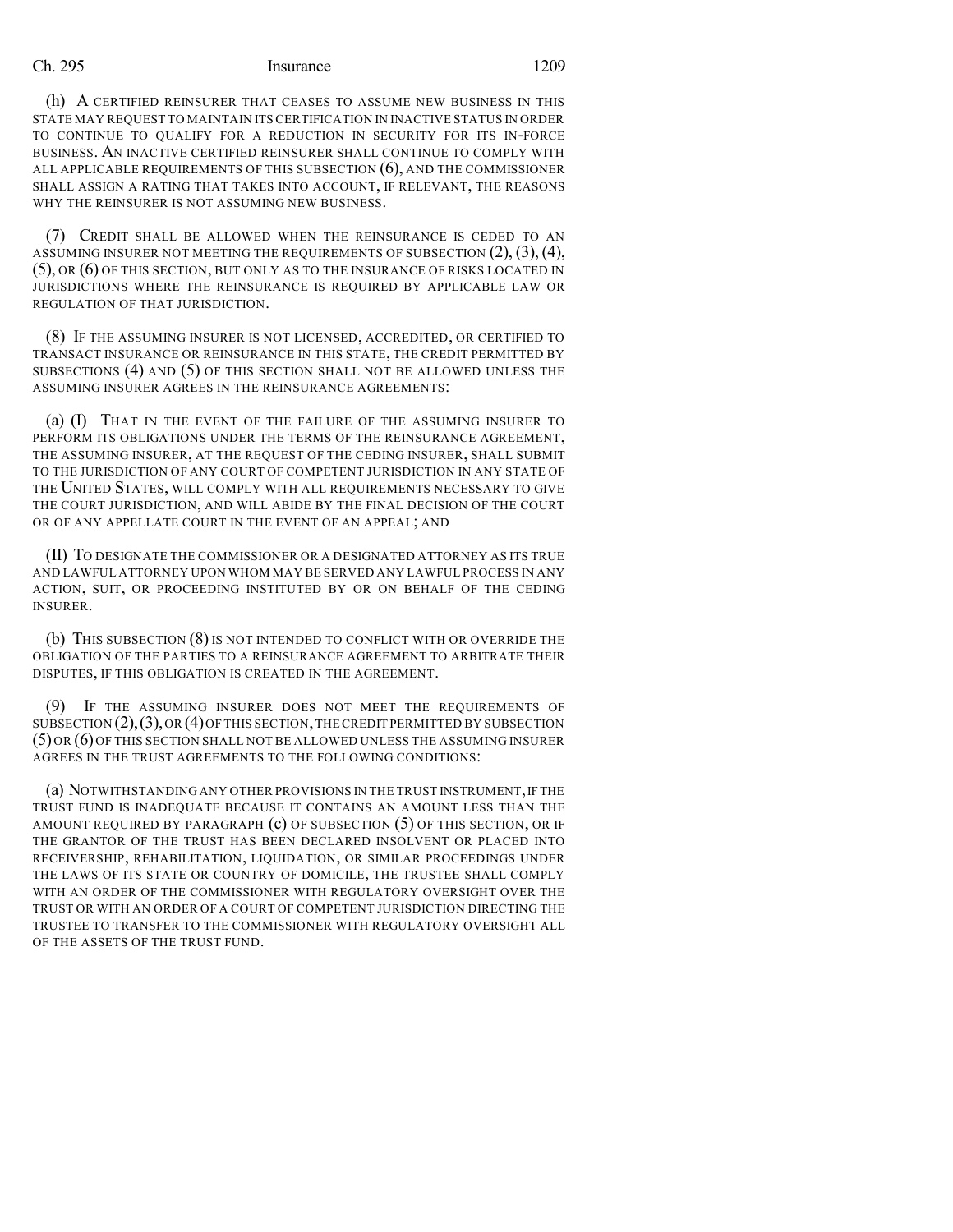(b) THE ASSETS SHALL BE DISTRIBUTED BY, AND CLAIMS MUST BE FILED WITH AND VALUED BY, THE COMMISSIONER WITH REGULATORY OVERSIGHT IN ACCORDANCE WITH THE LAWS OF THE STATE IN WHICH THE TRUST IS DOMICILED THAT ARE APPLICABLE TO THE LIQUIDATION OF DOMESTIC INSURANCE COMPANIES.

(c) IF THE COMMISSIONER WITH REGULATORY OVERSIGHT DETERMINES THAT THE ASSETS OF THE TRUST FUND OR ANY PART OF THE ASSETS ARE NOT NECESSARY TO SATISFY THE CLAIMS OF THE UNITED STATES CEDING INSURERS OF THE GRANTOR OF THE TRUST, THE COMMISSIONER WITH REGULATORY OVERSIGHT OF THE TRUSTEE SHALL RETURN THE ASSETS OR PART OF THE ASSETS FOR DISTRIBUTION IN ACCORDANCE WITH THE TRUST AGREEMENT.

(d) THE GRANTOR SHALL WAIVE ANY RIGHT OTHERWISE AVAILABLE TO IT UNDER UNITED STATES LAW THAT IS INCONSISTENT WITH THIS SUBSECTION (9).

(10) (a) IF AN ACCREDITED OR CERTIFIED REINSURER CEASES TO MEET THE REQUIREMENTS FOR ACCREDITATION OR CERTIFICATION, THE COMMISSIONER MAY SUSPEND OR REVOKE THE REINSURER'S ACCREDITATION OR CERTIFICATION.

(b) THE COMMISSIONER SHALL GIVE THE REINSURER NOTICE AND OPPORTUNITY FOR HEARING. THE SUSPENSION OR REVOCATION MUST NOT TAKE EFFECT UNTIL AFTER THE COMMISSIONER'S ORDER ON HEARING, UNLESS:

(I) THE REINSURER WAIVES ITS RIGHT TO HEARING;

(II) THE COMMISSIONER'S ORDER IS BASED ON REGULATORY ACTION BY THE REINSURER'S DOMICILIARY JURISDICTION OR THE VOLUNTARY SURRENDER OR TERMINATION OF THE REINSURER'S ELIGIBILITY TO TRANSACT INSURANCE OR REINSURANCE BUSINESS IN ITS DOMICILIARY JURISDICTION OR IN THE PRIMARY CERTIFYING STATE OF THE REINSURER UNDER PARAGRAPH  $(g)$  OF SUBSECTION  $(6)$  OF THIS SECTION; OR

(III) THE COMMISSIONER FINDS THAT AN EMERGENCY REQUIRES IMMEDIATE ACTION AND A COURT OF COMPETENT JURISDICTION HAS NOT STAYED THE COMMISSIONER'S ACTION.

(c) WHILE A REINSURER'S ACCREDITATION OR CERTIFICATION IS SUSPENDED, NO REINSURANCE CONTRACT ISSUED OR RENEWED AFTER THE EFFECTIVE DATE OF THE SUSPENSION QUALIFIES FOR CREDIT EXCEPT TO THE EXTENT THAT THE REINSURER'S OBLIGATIONS UNDER THE CONTRACT ARE SECURED IN ACCORDANCE WITH SECTION 10-3-703. IF A REINSURER'S ACCREDITATION OR CERTIFICATION IS REVOKED, NO CREDIT FOR REINSURANCE SHALL BE GRANTED AFTER THE EFFECTIVE DATE OF THE REVOCATION EXCEPT TO THE EXTENT THAT THE REINSURER'S OBLIGATIONS UNDER THE CONTRACT ARE SECURED IN ACCORDANCE WITH PARAGRAPH (f) OFSUBSECTION (6) OF THIS SECTION OR SECTION 10-3-703.

(11) **Concentration risk.** (a) ACEDING INSURER SHALL TAKE STEPS TO MANAGE ITS REINSURANCE RECOVERABLES PROPORTIONATE TO ITS OWN BOOK OF BUSINESS. A DOMESTIC CEDING INSURER SHALL NOTIFY THE COMMISSIONER WITHIN THIRTY DAYS AFTER REINSURANCE RECOVERABLES FROM ANY SINGLE ASSUMING INSURER, OR GROUP OF AFFILIATED ASSUMING INSURERS, EXCEEDS FIFTY PERCENT OF THE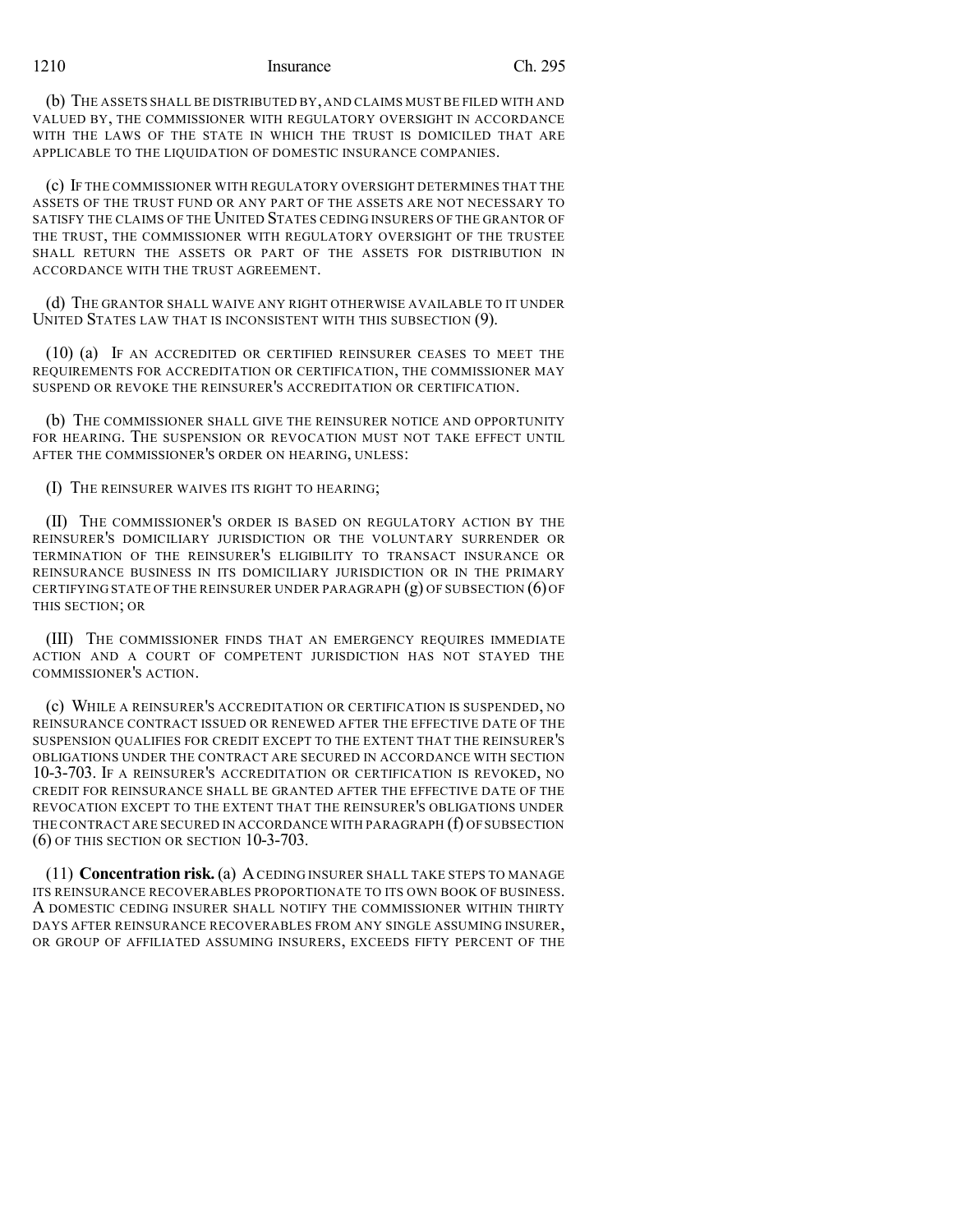DOMESTIC CEDING INSURER'S LAST REPORTED SURPLUS TO POLICYHOLDERS OR AFTER IT HAS DETERMINED THAT REINSURANCE RECOVERABLES FROM ANY SINGLE ASSUMING INSURER, OR GROUP OF AFFILIATED ASSUMING INSURERS, IS LIKELY TO EXCEED FIFTY PERCENT OF THE DOMESTIC CEDING INSURER'S LAST REPORTED SURPLUS TO POLICYHOLDERS. THE NOTIFICATION MUST DEMONSTRATE THAT THE EXPOSURE IS SAFELY MANAGED BY THE DOMESTIC CEDING INSURER.

(b) A CEDING INSURER SHALL TAKE STEPS TO DIVERSIFY ITS REINSURANCE PROGRAM.ADOMESTIC CEDING INSURER SHALL NOTIFY THE COMMISSIONER WITHIN THIRTY DAYS AFTER CEDING TO ANY SINGLE ASSUMING INSURER, OR GROUP OF AFFILIATED ASSUMING INSURERS, MORE THAN TWENTY PERCENT OF THE CEDING INSURER'S GROSS WRITTEN PREMIUM IN THE PRIOR CALENDAR YEAR OR AFTER IT HAS DETERMINED THAT THE REINSURANCE CEDED TO ANY SINGLE ASSUMING INSURER, OR GROUP OF AFFILIATED ASSUMING INSURERS, IS LIKELY TO EXCEED TWENTY PERCENT OF THE CEDING INSURER'S GROSS WRITTEN PREMIUM IN THE PRIOR CALENDAR YEAR. THE NOTIFICATION MUST DEMONSTRATE THAT THE EXPOSURE IS SAFELY MANAGED BY THE DOMESTIC CEDING INSURER.

**10-3-703. Asset or reduction from liability for reinsurance ceded by a domestic insurer to an assuming insurer not meeting the requirements of section 10-3-702.** (1) AN ASSET OR A REDUCTION FROM LIABILITY FOR THE REINSURANCE CEDED BY A DOMESTIC INSURER TO AN ASSUMING INSURER NOT MEETING THE REQUIREMENTS OF SECTION 10-3-702 SHALL BE ALLOWED IN AN AMOUNT NOT EXCEEDING THE LIABILITIES CARRIED BY THE CEDING INSURER. THE REDUCTION MUST BE IN THE AMOUNT OF FUNDS HELD BY OR ON BEHALF OF THE CEDING INSURER, INCLUDING FUNDS HELD IN TRUST FOR THE CEDING INSURER, UNDER A REINSURANCE CONTRACT WITH THE ASSUMING INSURER AS SECURITY FOR THE PAYMENT OF OBLIGATIONS UNDER THE REINSURANCE CONTRACT IF THE SECURITY IS HELD IN THE UNITED STATES SUBJECT TO WITHDRAWAL SOLELY BY, AND UNDER THE EXCLUSIVE CONTROL OF, THE CEDING INSURER OR, IN THE CASE OF A TRUST, HELD IN A QUALIFIED UNITED STATES FINANCIAL INSTITUTION, AS DEFINED IN SECTION 10-3-704 (2). THIS SECURITY MAY BE IN THE FORM OF:

#### (a) CASH;

(b) SECURITIES LISTED BY THE SECURITIES VALUATION OFFICE OF THE NATIONAL ASSOCIATION OF INSURANCE COMMISSIONERS, INCLUDING THOSE DEEMED EXEMPT FROM FILING AS DEFINED BY THE PURPOSES AND PROCEDURES MANUAL OF THE SECURITIES VALUATION OFFICE, AND QUALIFYING AS ADMITTED ASSETS;

(c) (I) CLEAN, IRREVOCABLE, UNCONDITIONAL LETTERS OF CREDIT, ISSUED OR CONFIRMED BY A QUALIFIED UNITED STATES FINANCIAL INSTITUTION, AS DEFINED IN SECTION 10-3-704(1),EFFECTIVE NO LATER THAN DECEMBER 31OF THE YEAR FOR WHICH THE FILING IS BEING MADE, AND IN THE POSSESSION OF, OR IN TRUST FOR, THE CEDING INSURER ON OR BEFORE THE FILING DATE OF ITS ANNUAL STATEMENT;

(II) LETTERS OF CREDIT MEETING APPLICABLE STANDARDS OF ISSUER ACCEPTABILITY AS OF THE DATES OF THEIR ISSUANCE OR CONFIRMATION, NOTWITHSTANDING THE ISSUING OR CONFIRMING INSTITUTION'S SUBSEQUENT FAILURE TO MEET APPLICABLE STANDARDS OF ISSUER ACCEPTABILITY,CONTINUE TO BE ACCEPTABLE AS SECURITY UNTIL THEIR EXPIRATION, EXTENSION, RENEWAL,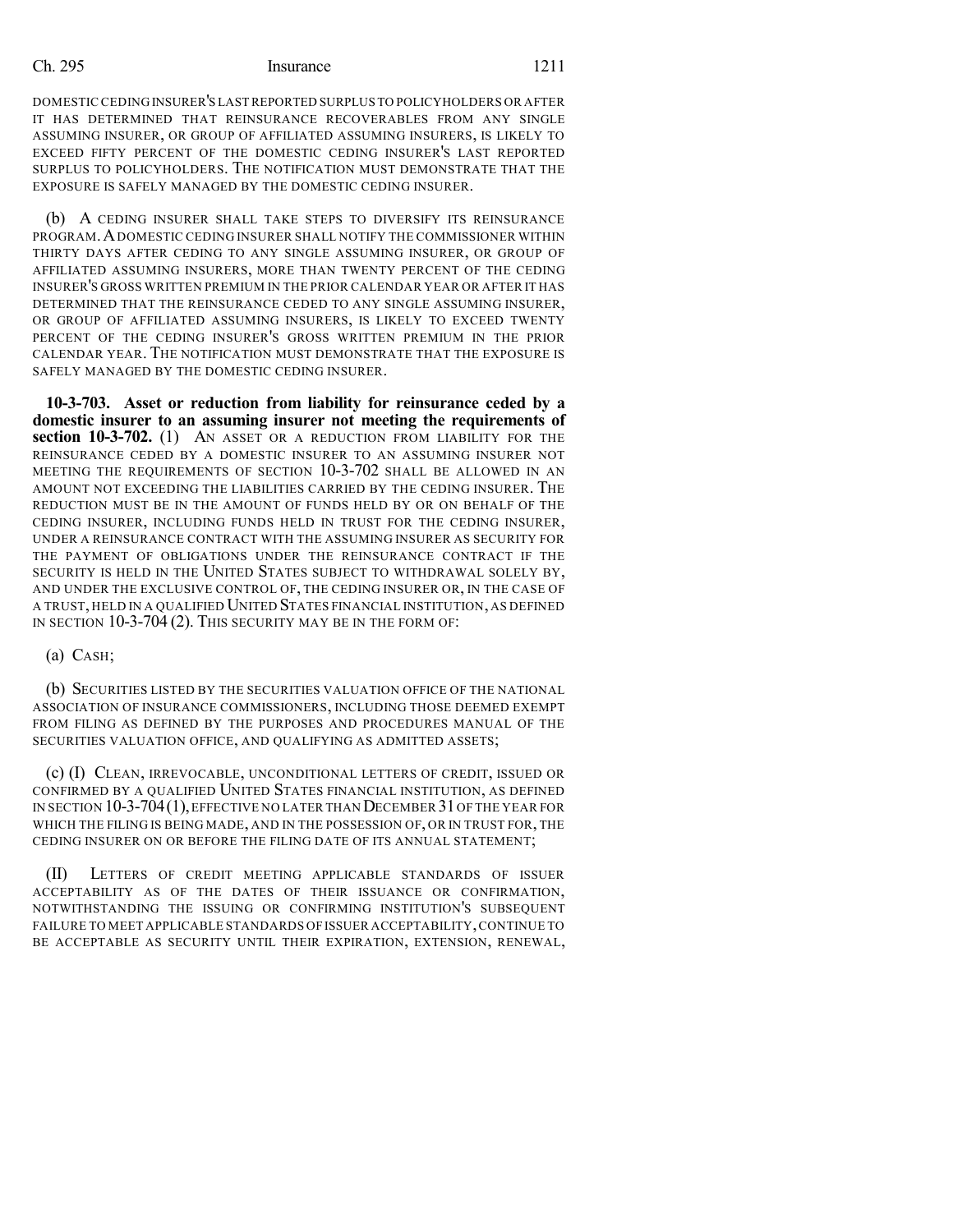MODIFICATION, OR AMENDMENT, WHICHEVER FIRST OCCURS; OR

(d) ANY OTHER FORM OF SECURITY ACCEPTABLE TO THE COMMISSIONER.

**10-3-704. Qualified United Statesfinancial institutions.**(1) FOR PURPOSES OF SECTION 10-3-703 (1) (c), A "QUALIFIED UNITED STATES FINANCIAL INSTITUTION" MEANS AN INSTITUTION THAT:

(a) IS ORGANIZED OR, IN THE CASE OF A UNITED STATES OFFICE OF A FOREIGN BANKING ORGANIZATION, LICENSED, UNDER THE LAWS OF THE UNITED STATES OR ANY STATE OF THE UNITED STATES;

(b) IS REGULATED, SUPERVISED, AND EXAMINED BY UNITED STATES FEDERAL OR STATE AUTHORITIES HAVING REGULATORY AUTHORITY OVER BANKS AND TRUST COMPANIES; AND

(c) HAS BEEN DETERMINED BY EITHER THE COMMISSIONER OR THE SECURITIES VALUATION OFFICE OF THE NATIONAL ASSOCIATION OF INSURANCE COMMISSIONERS TO MEET SUCH STANDARDS OF FINANCIAL CONDITION AND STANDING AS ARE CONSIDERED NECESSARY AND APPROPRIATE TO REGULATE THE QUALITY OF FINANCIAL INSTITUTIONS WHOSE LETTERS OF CREDIT WILL BE ACCEPTABLE TO THE COMMISSIONER.

(2) A"QUALIFIED UNITED STATES FINANCIAL INSTITUTION"MEANS,FOR PURPOSES OF THOSE PROVISIONS OF THIS PART 7 SPECIFYING THOSE INSTITUTIONS THAT ARE ELIGIBLE TO ACT AS A FIDUCIARY OF A TRUST, AN INSTITUTION THAT:

(a) IS ORGANIZED, OR, IN THE CASE OF A UNITED STATES BRANCH OR AGENCY OFFICE OF A FOREIGN BANKING ORGANIZATION, LICENSED, UNDER THE LAWS OF THE UNITED STATES OR ANY STATE OF THE UNITED STATES AND HAS BEEN GRANTED AUTHORITY TO OPERATE WITH FIDUCIARY POWERS; AND

(b) IS REGULATED, SUPERVISED, AND EXAMINED BY FEDERAL OR STATE AUTHORITIES HAVING REGULATORY AUTHORITY OVER BANKS AND TRUST COMPANIES.

**10-3-705. Rules.** THE COMMISSIONER MAY ADOPT RULES IMPLEMENTING THIS PART<sub>7</sub>.

**10-3-706. Reinsurance agreements affected.** THIS PART 7 APPLIES TO ALL CESSIONS AFTER THE EFFECTIVE DATE OF THIS PART 7 UNDER REINSURANCE AGREEMENTS THAT HAVE AN INCEPTION, ANNIVERSARY, OR RENEWAL DATE NOT LESS THAN SIX MONTHS AFTER THE EFFECTIVE DATE OF THIS PART 7.

**SECTION 2.** In Colorado Revised Statutes, **add** 10-3-540.5 as follows:

**10-3-540.5. Qualified financial contracts.** (1) NOTWITHSTANDING ANY OTHER PROVISION OF THIS SECTION, INCLUDING ANY OTHER PROVISION OF THIS SECTION PERMITTING THE MODIFICATION OF CONTRACTS, OR OTHER LAW OF A STATE, A PERSON SHALL NOT BE STAYED OR PROHIBITED FROM EXERCISING: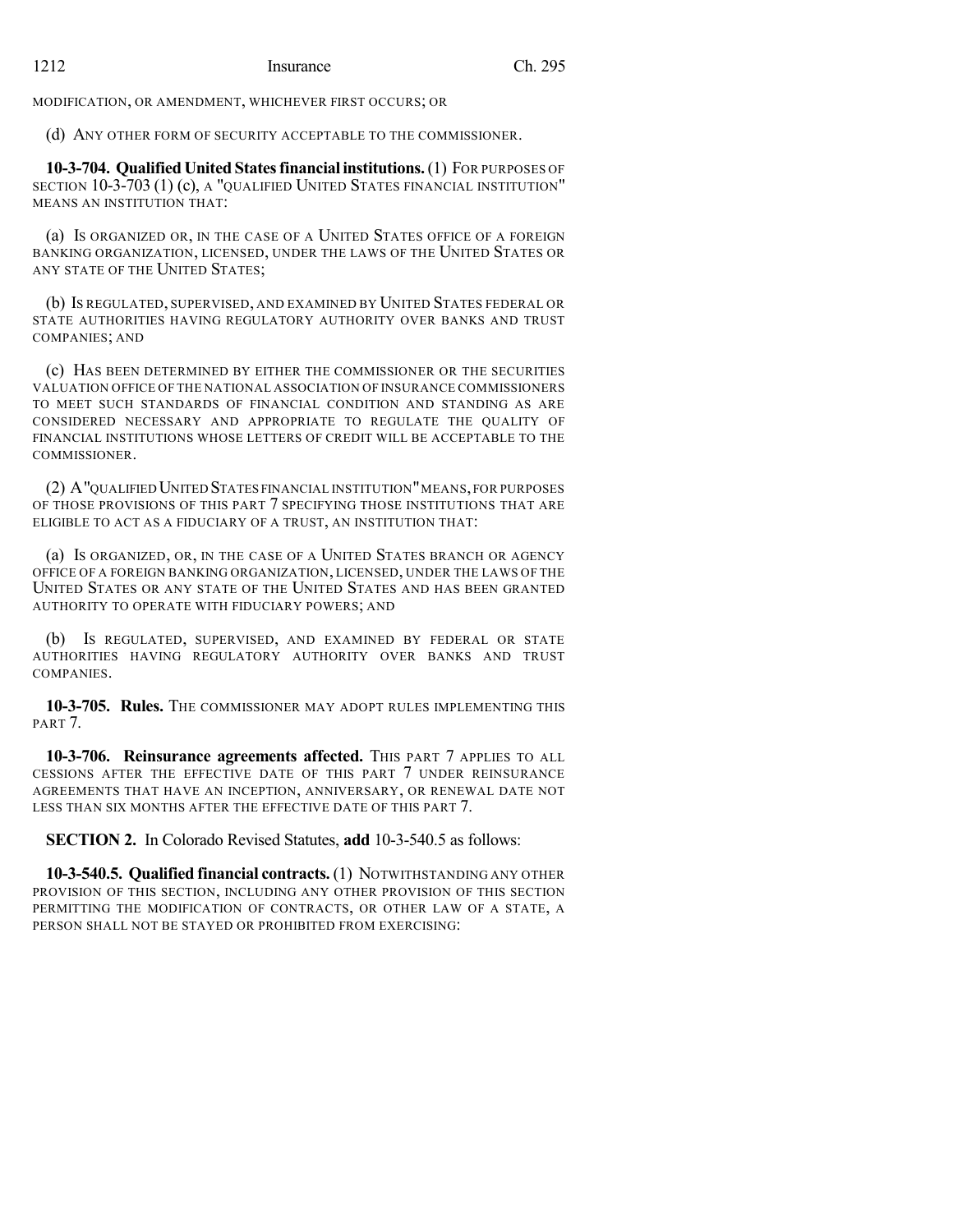(a) A CONTRACTUAL RIGHT TO CAUSE THE TERMINATION, LIQUIDATION, ACCELERATION, OR CLOSE-OUT OF OBLIGATIONS UNDER OR IN CONNECTION WITH ANY NETTING AGREEMENT OR QUALIFIED FINANCIAL CONTRACT WITH AN INSURER BECAUSE OF:

(I) THE INSOLVENCY, FINANCIAL CONDITION, OR DEFAULT OF THE INSURER AT ANY TIME,IF THE RIGHT IS ENFORCEABLE UNDER APPLICABLE LAW OTHER THAN THIS PART 5; OR

(II) THE COMMENCEMENT OF A FORMAL DELINQUENCY PROCEEDING UNDER THIS PART<sub>5</sub>:

(b) ANY RIGHT UNDER A PLEDGE, SECURITY, COLLATERAL, REIMBURSEMENT, OR GUARANTEE AGREEMENT OR ARRANGEMENT OR ANY OTHER SIMILAR SECURITY AGREEMENT OR ARRANGEMENT OR OTHER CREDIT ENHANCEMENTRELATING TO ONE OR MORE NETTING AGREEMENTS OR QUALIFIED FINANCIAL CONTRACTS;

(c)(I) SUBJECT TO SUBPARAGRAPH (II)OF THIS PARAGRAPH (c), ANY RIGHT TO SET OFF OR NET OUT ANY TERMINATION VALUE,PAYMENT AMOUNT,OR OTHER TRANSFER OBLIGATION ARISING UNDER OR IN CONNECTION WITH ONE OR MORE QUALIFIED FINANCIAL CONTRACTS WHERE THE COUNTERPARTY OR ITS GUARANTOR IS ORGANIZED UNDER THE LAWS OF THE UNITED STATES OR A STATE OR A FOREIGN JURISDICTION APPROVED BY THE SECURITIES VALUATION OFFICE OF THE NATIONAL ASSOCIATION OF INSURANCE COMMISSIONERS AS ELIGIBLE FOR NETTING.

(II) NO SETOFF SHALL BE ALLOWED AFTER THE COMMENCEMENT OF A DELINQUENCY PROCEEDING UNDER PART 4 OF THIS ARTICLE IN FAVOR OF ANY PERSON IF:

(A) THE CLAIM AGAINST THE INSURER IS DISALLOWED;

(B) THE CLAIM AGAINST THE INSURER WAS PURCHASED BY OR TRANSFERRED TO THE PERSON ON OR AFTER THE FILING OF THE RECEIVERSHIP PETITION OR WITHIN ONE HUNDRED TWENTY DAYS PRECEDING THE FILING OF THE RECEIVERSHIP PETITION;

(C) THE OBLIGATION OF THE INSURER IS OWED TO AN AFFILIATE OF THE PERSON OR AN ENTITY OTHER THAN THE PERSON, ABSENT WRITTEN ASSIGNMENT OF THE OBLIGATION MADE MORE THAN ONE HUNDRED TWENTY DAYS BEFORE THE FILING OF THE PETITION FOR RECEIVERSHIP;

(D) THE OBLIGATION OF THE PERSON IS OWED TO AN AFFILIATE OF THE INSURER OR AN ENTITY OTHER THAN THE INSURER, ABSENT WRITTEN ASSIGNMENT OF THE OBLIGATION MADE MORE THAN ONE HUNDRED TWENTY DAYS BEFORE THE FILING OF THE PETITION FOR RECEIVERSHIP;

(E) THE OBLIGATION OF THE PERSON IS TO PAY AN ASSESSMENT LEVIED AGAINST THE MEMBERS OR SUBSCRIBERS OF THE INSURER, IS TO PAY A BALANCE UPON A SUBSCRIPTION TO THE CAPITAL STOCK OF THE INSURER, OR IS IN ANY OTHER WAY IN THE NATURE OF A CAPITAL CONTRIBUTION;

(F) THE OBLIGATIONS BETWEEN THE PERSON AND THE INSURER ARISE OUT OF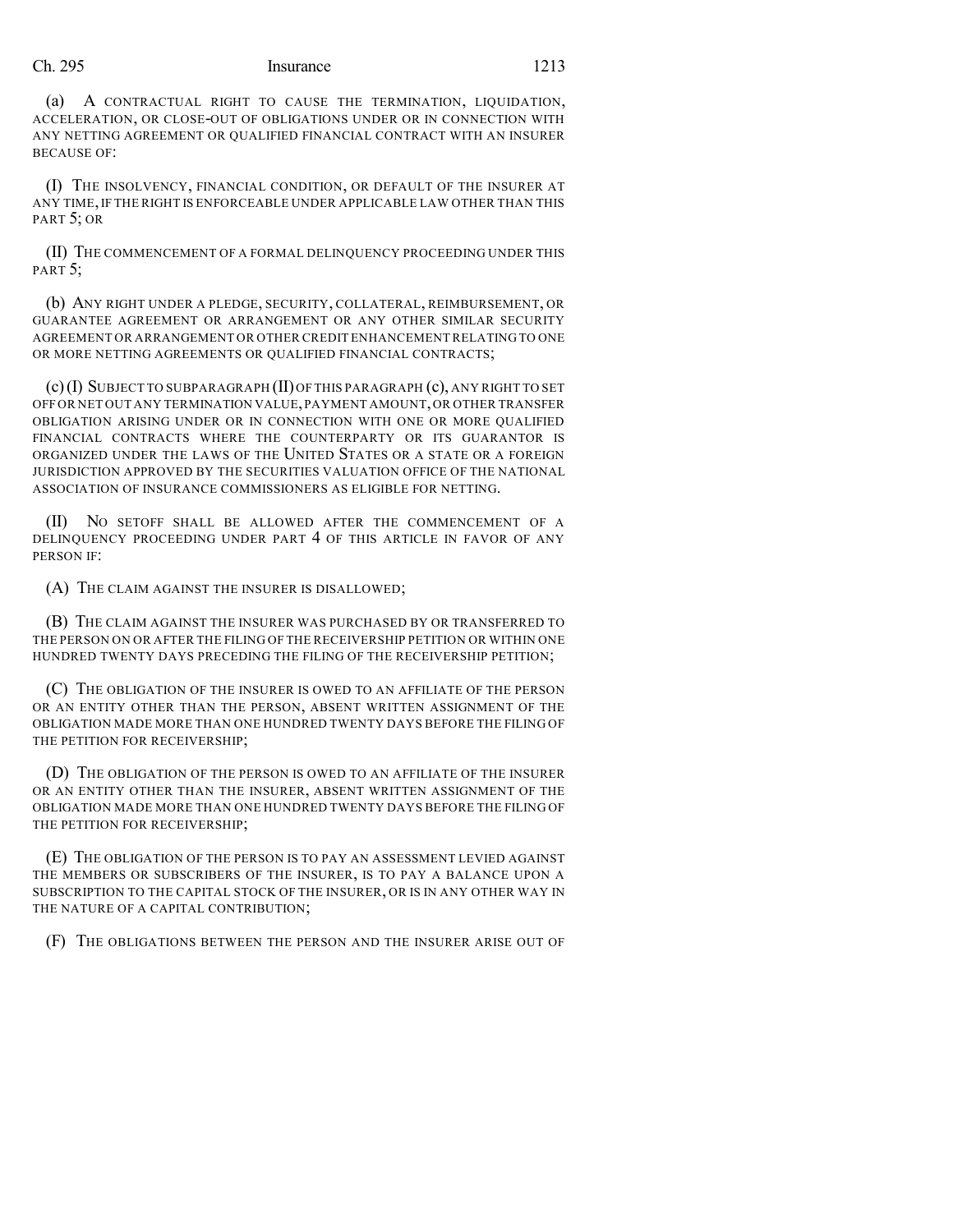TRANSACTIONS BY WHICH EITHER THE PERSON OR THE INSURER HAS ASSUMED RISKS AND OBLIGATIONS FROM THE OTHER PARTY AND THEN HAS CEDED BACK TO THAT PARTY SUBSTANTIALLY THE SAME RISKS AND OBLIGATIONS. NOTWITHSTANDING THIS SUB-SUBPARAGRAPH (F), THE RECEIVER MAY PERMIT SETOFFS IF, IN THE RECEIVER'S DISCRETION, A SETOFF IS APPROPRIATE BECAUSE OF SPECIFIC CIRCUMSTANCES RELATING TO A TRANSACTION.

(G) THE OBLIGATION OF THE PERSON ARISES OUT OF ANY AVOIDANCE ACTION TAKEN BY THE RECEIVER; OR

(H) THE OBLIGATION OF THE INSURED IS FOR THE PAYMENT OF EARNED PREMIUMS OR RETROSPECTIVELY RATED EARNED PREMIUMS.

(2) (a) IF A COUNTERPARTY TO A MASTER NETTING AGREEMENT OR A QUALIFIED FINANCIAL CONTRACT WITH AN INSURER SUBJECT TO A PROCEEDING UNDER THIS SECTION TERMINATES,LIQUIDATES,CLOSES OUT,OR ACCELERATES THE AGREEMENT OR CONTRACT, DAMAGES SHALL BE MEASURED AS OF THE DATE OR DATES OF TERMINATION, LIQUIDATION, CLOSE-OUT, OR ACCELERATION. THE AMOUNT OF A CLAIM FOR DAMAGES MUST BE ACTUAL DIRECT COMPENSATORY DAMAGES CALCULATED IN ACCORDANCE WITH SUBSECTION (6) OF THIS SECTION.

(b) UPON TERMINATION OF A NETTING AGREEMENT OR QUALIFIED FINANCIAL CONTRACT,THE NET OR SETTLEMENT AMOUNT, IF ANY, OWED BY A NONDEFAULTING PARTY TO AN INSURER AGAINST WHICH AN APPLICATION OR PETITION HAS BEEN FILED UNDER THIS SECTION SHALL BE TRANSFERRED TO OR ON THE ORDER OF THE RECEIVER FOR THE INSURER, EVEN IF THE INSURER IS THE DEFAULTING PARTY, NOTWITHSTANDING ANY PROVISION IN THE NETTING AGREEMENT OR QUALIFIED FINANCIAL CONTRACT THAT PROVIDES THAT THE NONDEFAULTING PARTY IS NOT REQUIRED TO PAY ANY NET OR SETTLEMENT AMOUNT DUE TO THE DEFAULTING PARTY UPON TERMINATION. ANY LIMITED TWO-WAY PAYMENT OR FIRST METHOD PROVISION IN A NETTING AGREEMENT OR QUALIFIED FINANCIAL CONTRACT WITH AN INSURER THAT HAS DEFAULTED SHALLBE DEEMED TO BE A FULL TWO-WAY PAYMENT OR SECOND METHOD PROVISION AS AGAINST THE DEFAULTING INSURER. ANY SUCH PROPERTY OR AMOUNT IS, EXCEPT TO THE EXTENT IT IS SUBJECT TO ONE OR MORE SECONDARY LIENS OR ENCUMBRANCES OR RIGHTS OF NETTING OR SETOFF, A GENERAL ASSET OF THE INSURER.

(3) IN MAKING ANY TRANSFER OF A NETTING AGREEMENT OR QUALIFIED FINANCIAL CONTRACT OF AN INSURER SUBJECT TO A PROCEEDING UNDER THIS PART 5, THE RECEIVER SHALL EITHER:

(a) TRANSFER TO ONE PARTY, OTHER THAN AN INSURER SUBJECT TO A PROCEEDING UNDER THIS PART 5, ALL NETTING AGREEMENTS AND QUALIFIED FINANCIAL CONTRACTS BETWEEN A COUNTERPARTY OR ANY AFFILIATE OF THE COUNTERPARTY AND THE INSURER THAT IS THE SUBJECT OF THE PROCEEDING, INCLUDING:

(I) ALL RIGHTS AND OBLIGATIONS OF EACH PARTY UNDER EACH NETTING AGREEMENT AND QUALIFIED FINANCIAL CONTRACT; AND

(II) ALL PROPERTY, INCLUDING ANY GUARANTEES OR OTHER CREDIT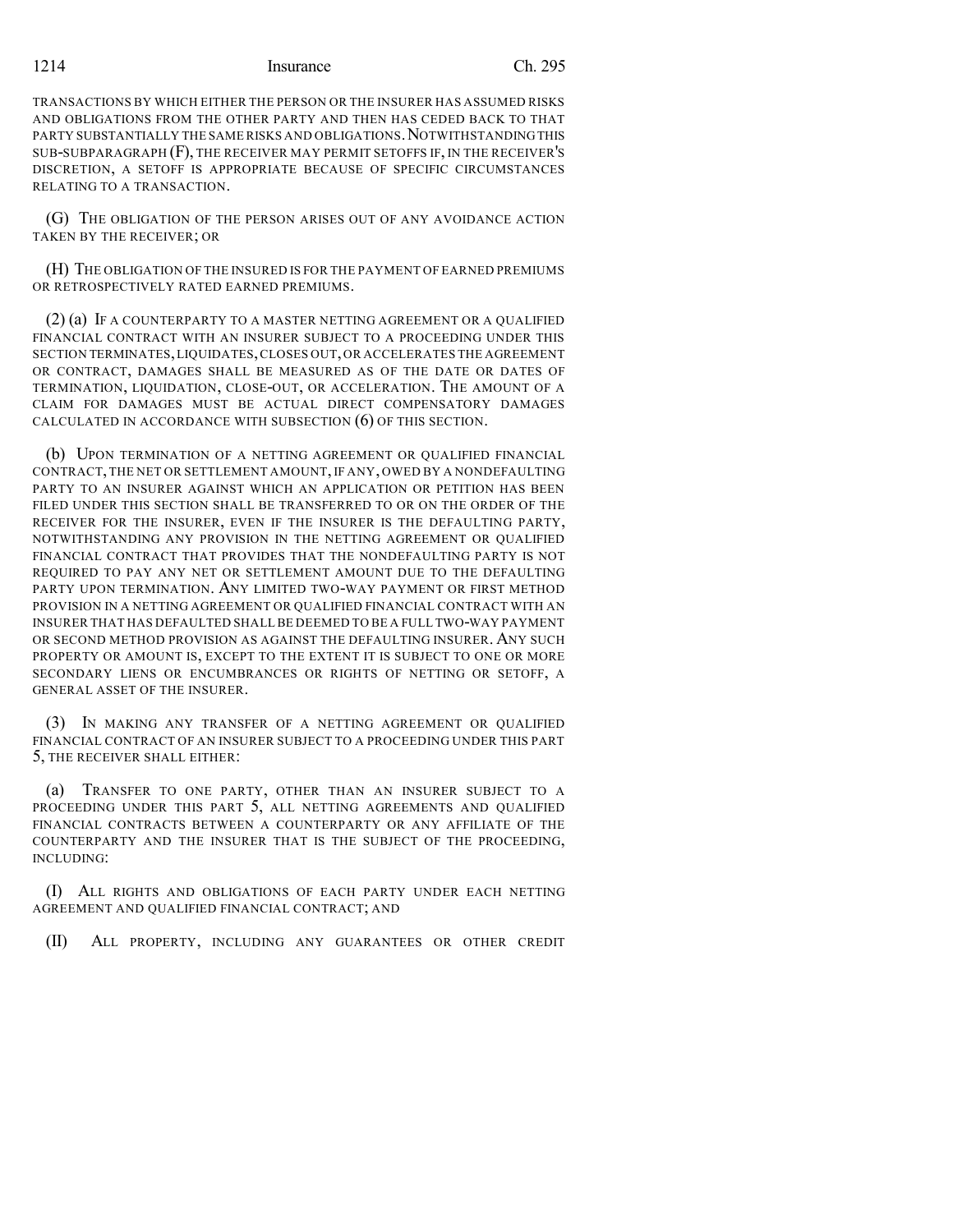ENHANCEMENT, SECURING ANY CLAIMS OF EACH PARTY UNDER EACH NETTING AGREEMENT AND QUALIFIED FINANCIAL CONTRACT; OR

(b) TRANSFER NONE OF THE NETTING AGREEMENTS, QUALIFIED FINANCIAL CONTRACTS, RIGHTS, OBLIGATIONS, OR PROPERTY REFERRED TO IN PARAGRAPH (a) OF THIS SUBSECTION (3) WITH RESPECT TO THE COUNTERPARTY AND ANY AFFILIATE OF THE COUNTERPARTY.

(4) IF A RECEIVER FOR AN INSURER MAKES A TRANSFER OF ONE OR MORE NETTING AGREEMENTS OR QUALIFIED FINANCIAL CONTRACTS, THE RECEIVER SHALL USE ITS BEST EFFORTS TO NOTIFY ANY PERSON WHO IS PARTY TO THE NETTING AGREEMENTS OR QUALIFIED FINANCIAL CONTRACTS OF THE TRANSFER BY 12 NOON OF THE RECEIVER'S LOCAL TIME ON THE BUSINESS DAY FOLLOWING THE TRANSFER. FOR PURPOSES OF THIS SUBSECTION (4), "BUSINESS DAY" MEANS A DAY OTHER THAN A SATURDAY, SUNDAY, OR ANY DAY ON WHICH EITHER THE NEW YORK STOCK EXCHANGE OR THE FEDERAL RESERVE BANK OF NEW YORK IS CLOSED.

(5) NOTWITHSTANDING ANY OTHER PROVISION OFTHIS PART 5,A RECEIVER SHALL NOT AVOID A TRANSFER OF MONEY OR OTHER PROPERTY ARISING UNDER OR IN CONNECTION WITH A NETTING AGREEMENT OR QUALIFIED FINANCIAL CONTRACT OR ANY PLEDGE, SECURITY, COLLATERAL, OR GUARANTEE AGREEMENT OR ANY OTHER SIMILAR SECURITY ARRANGEMENT OR CREDIT SUPPORT DOCUMENT RELATING TO A NETTING AGREEMENT OR QUALIFIED FINANCIAL CONTRACT, THAT IS MADE BEFORE THE COMMENCEMENT OF A FORMAL DELINQUENCY PROCEEDING UNDER THIS PART 5. HOWEVER, A TRANSFER MAY BE AVOIDED UNDER SECTION 10-3-525 (1) IF THE TRANSFER WAS MADE WITH ACTUAL INTENT TO HINDER, DELAY, OR DEFRAUD THE INSURER, A RECEIVER APPOINTED FOR THE INSURER, OR EXISTING OR FUTURE CREDITORS.

(6) (a) IN EXERCISING THE RIGHTS OF DISAFFIRMANCE OR REPUDIATION OF A RECEIVER WITH RESPECT TO ANY NETTING AGREEMENT OR QUALIFIED FINANCIAL CONTRACT TO WHICH AN INSURER IS A PARTY, THE RECEIVER FOR THE INSURER SHALL EITHER:

(I) DISAFFIRM OR REPUDIATE ALL NETTING AGREEMENTS AND QUALIFIED FINANCIAL CONTRACTS BETWEEN A COUNTERPARTY OR ANY AFFILIATE OF THE COUNTERPARTY AND THE INSURER THAT IS THE SUBJECT OF THE PROCEEDING; OR

(II) DISAFFIRM OR REPUDIATE NONE OF THE NETTING AGREEMENTS AND QUALIFIED FINANCIAL CONTRACTS REFERRED TO IN SUBPARAGRAPH (I) OF THIS PARAGRAPH (a) WITH RESPECT TO THE PERSON OR ANY AFFILIATE OF THE PERSON.

(b) NOTWITHSTANDING ANY OTHER PROVISION OF THIS PART 5, ANY CLAIM OF A COUNTERPARTY AGAINST THE ESTATE ARISING FROM THE RECEIVER'S DISAFFIRMANCE OR REPUDIATION OF A NETTING AGREEMENT OR QUALIFIED FINANCIAL CONTRACT THAT HAS NOT BEEN PREVIOUSLY AFFIRMED IN THE LIQUIDATION OR IMMEDIATELY PRECEDING CONSERVATION OR REHABILITATION CASE SHALL BE DETERMINED AND SHALL BE ALLOWED OR DISALLOWED AS IF THE CLAIM HAD ARISEN BEFORE THE DATE OF THE FILING OF THE PETITION FOR LIQUIDATION OR, IF A CONSERVATION OR REHABILITATION PROCEEDING IS CONVERTED TO A LIQUIDATION PROCEEDING, AS IF THE CLAIM HAD ARISEN BEFORE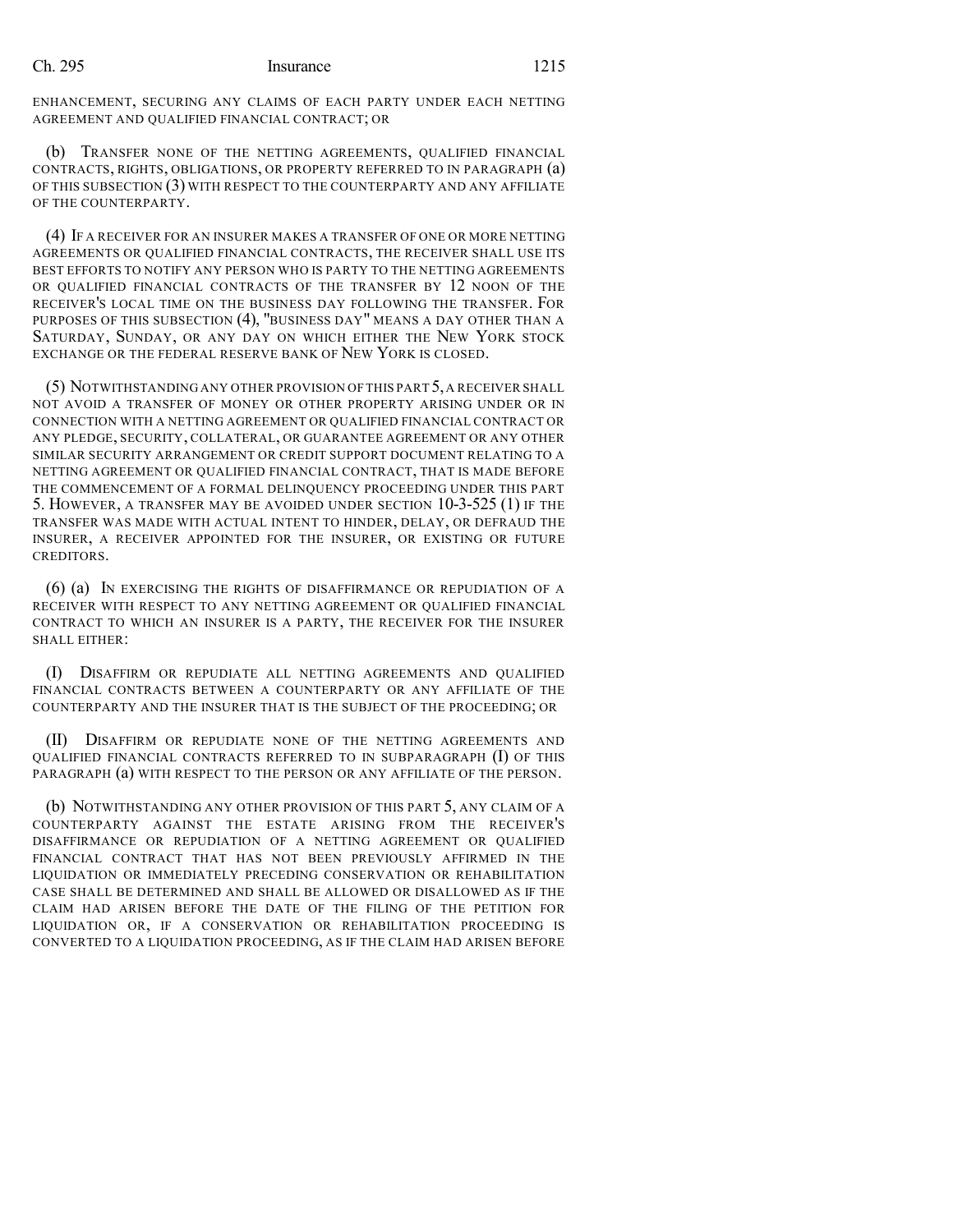THE DATE OF THE FILING OF THE PETITION FOR CONSERVATION OR REHABILITATION. THE AMOUNT OF THE CLAIM IS THE ACTUAL DIRECT COMPENSATORY DAMAGES DETERMINED AS OF THE DATE OF THE DISAFFIRMANCE OR REPUDIATION OF THE NETTING AGREEMENT OR QUALIFIED FINANCIAL CONTRACT. THE TERM "ACTUAL DIRECT COMPENSATORY DAMAGES" DOES NOT INCLUDE PUNITIVE OR EXEMPLARY DAMAGES, DAMAGES FOR LOST PROFIT OR LOST OPPORTUNITY, OR DAMAGES FOR PAIN AND SUFFERING, BUT DOES INCLUDE NORMAL AND REASONABLE COSTS OF COVER OR OTHER REASONABLE MEASURES OF DAMAGES UTILIZED IN THE DERIVATIVES, SECURITIES, OR OTHER MARKET FOR THE CONTRACT AND AGREEMENT CLAIMS.

#### (7) AS USED IN THIS SECTION:

(a) "CONTRACTUAL RIGHT" INCLUDES ANY RIGHT SET FORTH IN A RULE OR BYLAW OF A DERIVATIVES CLEARING ORGANIZATION, AS DEFINED IN THE FEDERAL "COMMODITY EXCHANGE ACT", 7 U.S.C. SEC. 1 ET SEQ., A MULTILATERAL CLEARING ORGANIZATION, AS DEFINED IN THE "FEDERAL DEPOSIT INSURANCE CORPORATION IMPROVEMENT ACT OF 1991", PUB.L. 102-242, A NATIONAL SECURITIES EXCHANGE, A NATIONAL SECURITIES ASSOCIATION, A SECURITIES CLEARING AGENCY, A CONTRACT MARKET DESIGNATED UNDER THE FEDERAL "COMMODITY EXCHANGE ACT", A DERIVATIVES TRANSACTION EXECUTION FACILITY REGISTERED UNDER THE FEDERAL "COMMODITY EXCHANGE ACT", OR A BOARD OF TRADE AS DEFINED IN THE FEDERAL "COMMODITY EXCHANGE ACT", OR IN A RESOLUTION OF THE GOVERNING BOARD OF ANY OF THESE ENTITIES AND ANY RIGHT, WHETHER OR NOT EVIDENCED IN WRITING, ARISING UNDER STATUTORY OR COMMON LAW, UNDER LAW MERCHANT, OR BY REASON OF NORMAL BUSINESS PRACTICE.

(b) (I) "QUALIFIED FINANCIAL CONTRACT" MEANS ANY COMMODITY CONTRACT, FORWARD CONTRACT, REPURCHASE AGREEMENT, SECURITIES CONTRACT, SWAP AGREEMENT,AND ANY SIMILAR AGREEMENT THAT THE COMMISSIONER DETERMINES BY RULE OR ORDER TO BE A QUALIFIED FINANCIAL CONTRACT FOR THE PURPOSES OF THIS SECTION.

(II) "COMMODITY CONTRACT" MEANS:

(A) A CONTRACT FOR THE PURCHASE OR SALE OF A COMMODITY FOR FUTURE DELIVERY ON, OR SUBJECT TO THE RULES OF, A BOARD OF TRADE OR CONTRACT MARKET UNDER THE FEDERAL "COMMODITY EXCHANGE ACT", 7 U.S.C. SEC. 1 ET SEQ., OR A BOARD OF TRADE OUTSIDE THE UNITED STATES;

(B) AN AGREEMENT THAT IS SUBJECT TO REGULATION UNDER SECTION 19 OF THE FEDERAL "COMMODITY EXCHANGE ACT", 7 U.S.C. SEC. 1, ET SEQ., AND THAT IS COMMONLY KNOWN TO THE COMMODITIES TRADE AS A MARGIN ACCOUNT, MARGIN CONTRACT, LEVERAGE ACCOUNT, OR LEVERAGE CONTRACT;

(C) AN AGREEMENT OR TRANSACTION THAT IS SUBJECT TO REGULATION UNDER SECTION 4c (b) OF THE FEDERAL "COMMODITY EXCHANGE ACT",7U.S.C. SEC.1, ET SEQ., AND THAT IS COMMONLY KNOWN TO THE COMMODITIES TRADE AS A COMMODITY OPTION;

(D) ANY COMBINATION OF THE AGREEMENTS OR TRANSACTIONS REFERRED TO IN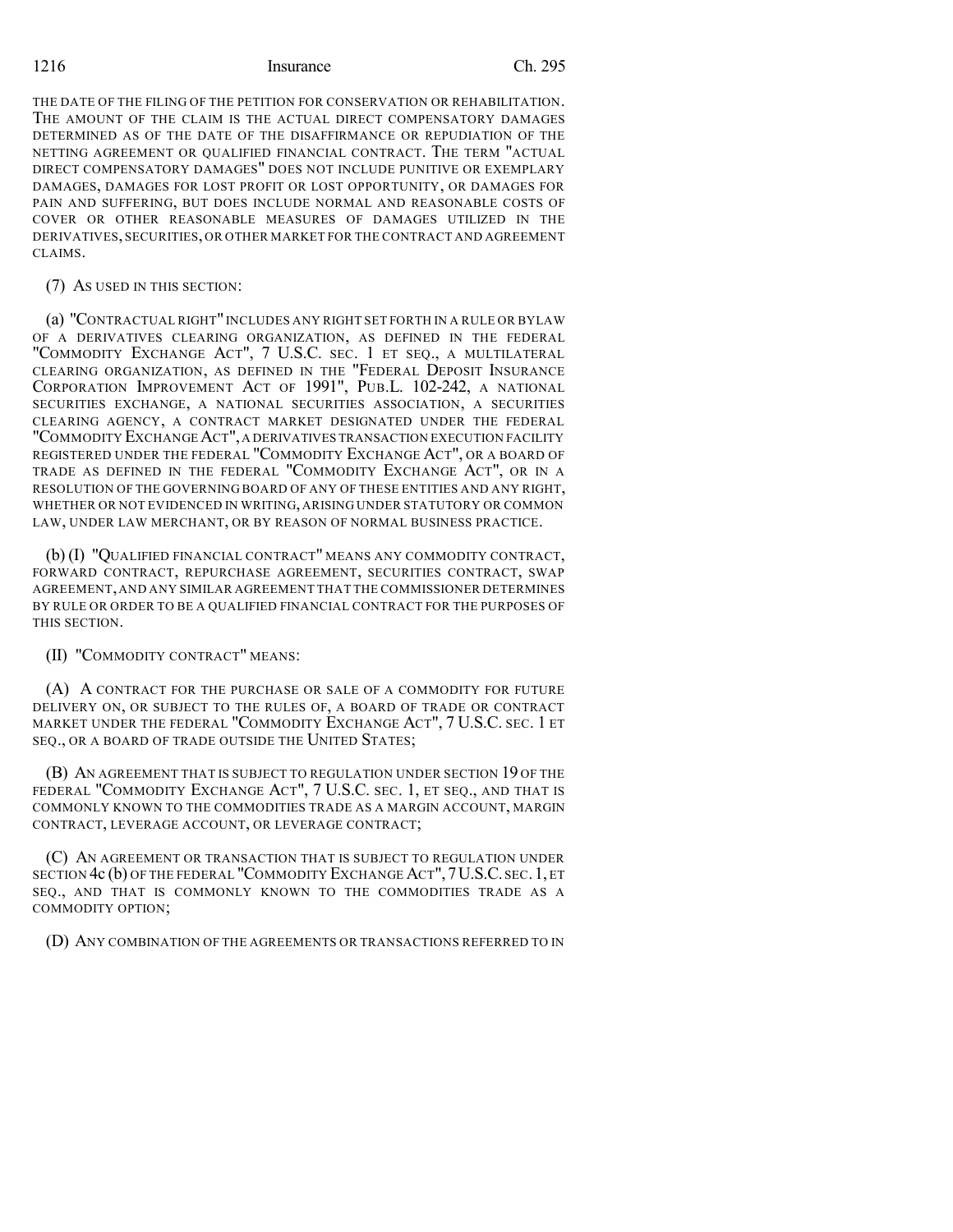THIS SUBPARAGRAPH (II); OR

(E) ANY OPTION TO ENTER INTO AN AGREEMENT OR TRANSACTION REFERRED TO IN THIS SUBPARAGRAPH (II).

(III) "FORWARD CONTRACT", "REPURCHASE AGREEMENT", "SECURITIES CONTRACT", AND "SWAP AGREEMENT" HAVE THE MEANINGS SET FORTH IN THE "FEDERALDEPOSIT INSURANCE ACT",12U.S.C. SEC.1821 (e)(8)(D), AS AMENDED FROM TIME TO TIME.

(8) THIS SECTION DOES NOT APPLY TO PERSONS WHO ARE AFFILIATES OF THE INSURER THAT IS THE SUBJECT OF THE PROCEEDING.

(9) ALL RIGHTS OF COUNTERPARTIES UNDER THIS PART 5 APPLY TO NETTING AGREEMENTS AND QUALIFIED FINANCIAL CONTRACTS ENTERED INTO ON BEHALF OF THE GENERAL ACCOUNT OR SEPARATE ACCOUNTS IF THE ASSETS OF EACH SEPARATE ACCOUNT ARE AVAILABLE ONLY TO COUNTERPARTIES TO NETTING AGREEMENTS AND QUALIFIED FINANCIAL CONTRACTS ENTERED INTO ON BEHALF OF THAT SEPARATE ACCOUNT.

**SECTION 3.** In Colorado Revised Statutes, **repeal** 10-3-118.

**SECTION 4.** In Colorado Revised Statutes, 8-45-117, **amend** (1) introductory portion and (1) (c) as follows:

**8-45-117. Regulation by commissioner of insurance.** (1) Pinnacol Assurance shall be IS subject to regulation by the commissioner of insurance as provided in:

(c) Sections 24-31-104.5, C.R.S.; 10-1-108 (7), 10-1-109, and 10-1-102, except subsections (3) and (6), C.R.S.; 10-1-205 (1) to (6) and (8), C.R.S.; 10-3-109, C.R.S., except for the publication requirements;  $10-3-118$ , C.R.S.; 10-3-128, C.R.S.; 10-3-202,C.R.S.; 10-3-207,C.R.S.; 10-3-208,C.R.S.; 10-3-231,C.R.S.; 10-3-239, C.R.S.; 10-3-701, C.R.S.; and part PARTS 7 AND 8 of article 3 of title 10, C.R.S., except as these sections are inconsistent with the provisions of this article.

**SECTION 5.** In Colorado Revised Statutes, 10-3-1004, **amend** (1) introductory portion and (1) (c) as follows:

**10-3-1004. Defense of action by unauthorized insurer.** (1) Before any unauthorized foreign or alien insurer files or causes to be filed any pleading in any action, suit, or proceeding instituted against it, such THE unauthorized insurer shall either deposit CASH OR SECURITIES with the clerk of the court in which such action, suit, or proceeding is pending eash or securities, or file with such THE clerk a bond with good and sufficient sureties, to be approved by the court, in an amount to be fixed by the court sufficient to secure the payment of any final judgment which THAT maybe rendered in such action, or procure a certificate of authorityto transact the business of insurance in this state, unless one or more of the following is applicable:

(c) With respect to a contract of reinsurance, the reinsurer has complied with the provisions of this title necessary to permit the ceding insurer to take credit on its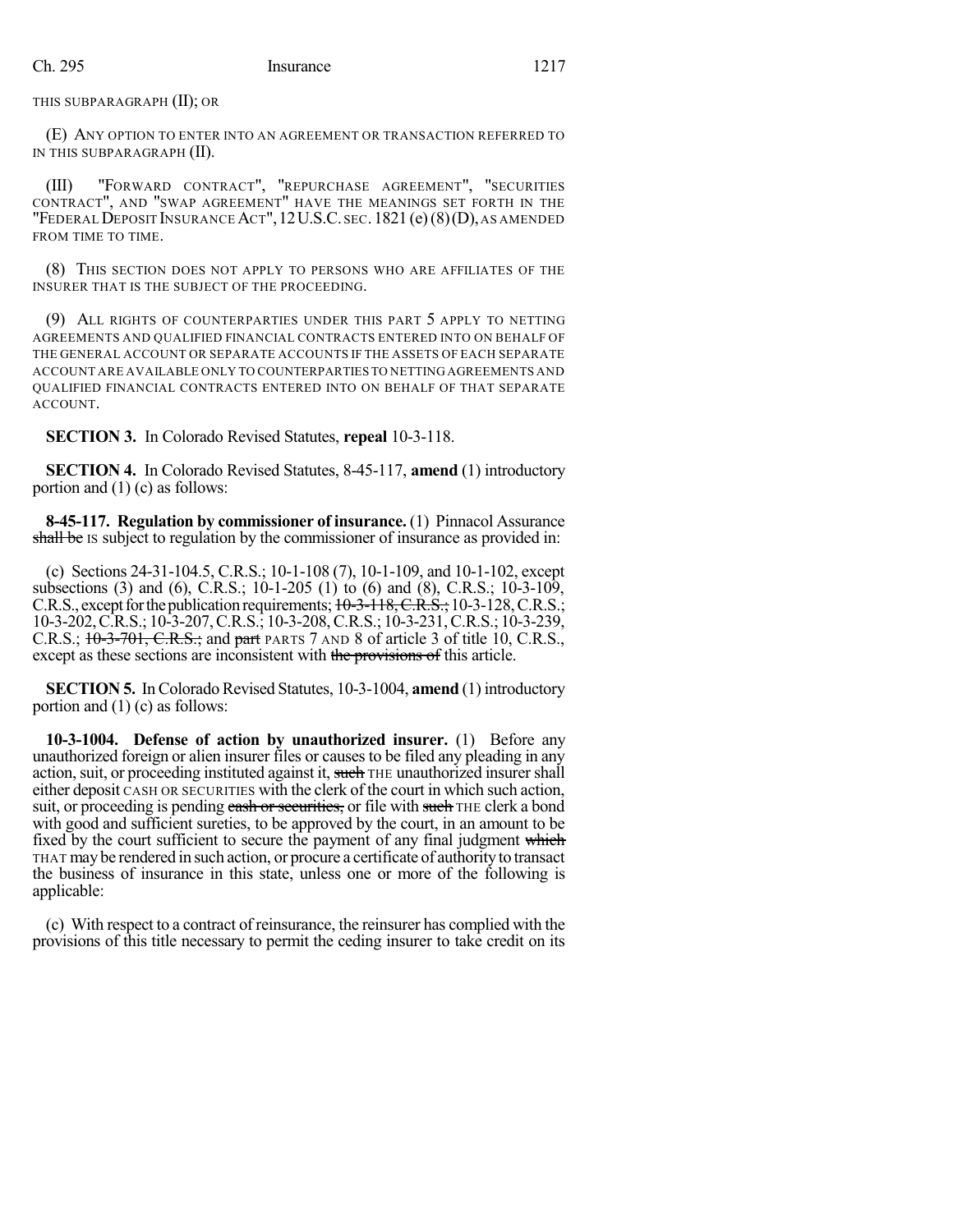financial statement for the reinsurance pursuant to subsections  $(5)$  and  $(6)$  of section 10-3-118 PART 7 OF THIS ARTICLE.

**SECTION 6.** In Colorado Revised Statutes, 10-6-122, **amend** (1) as follows:

**10-6-122. Reinsurance.** (1) Except as otherwise provided in subsection (2) of this section, any captive insurance company authorized to do business in this state may take credit for reserves on risks ceded to a reinsurer pursuant to the provisions of section 10-3-118 PART 7 OF ARTICLE 3 OF THIS TITLE and any applicable regulations RULES.

**SECTION 7.** In Colorado Revised Statutes, 10-14-304, **amend** (1) as follows:

**10-14-304. Reinsurance.** (1) A domestic society may, by a reinsurance agreement, cede any individual risk or risks in whole or in part to an insurer (other than another fraternal benefit society) having the power to make such reinsurance and authorized to do business in this state. It may take credit for the reserves on such ceded risks to the extent reinsured, but no credit shall be IS allowed as an admitted asset or as a deduction from liability to a ceding society for reinsurance made, ceded, renewed, or otherwise becoming effective after July 1, 1993, unless the reinsurance is in compliance COMPLIES with the applicable provisions of section 10-3-118 PART 7 OF ARTICLE 3 OF THIS TITLE and all pertinent insurance regulations RULES.

**SECTION 8.** In Colorado Revised Statutes, 10-16-105.2, **amend** (2) (c) as follows:

**10-16-105.2. Small employer health insurance availability program.** (2) (c) The provisions of section  $10-3-118$  and Part 7 of article 3 of this title shall apply APPLIES if a small employer carrier cedes or assumes all of the insurance obligation or risk with respect to one or more health benefit plans delivered or issued for delivery to small employers in this state.

**SECTION 9.** In Colorado Revised Statutes, 10-16-421, **amend as it exists until March 31, 2015,** (1) as follows:

**10-16-421. Statutory construction and relationship to other laws.**(1) Except for sections 10-1-102, 10-1-116, 10-1-117, 10-1-118, 10-3-109 (2), 10-3-118, 10-3-128, 10-3-208, and 10-8-530 (1.5), part 2 of article 1 of this title, and parts 4 to 8 of article 3 of this title, and as otherwise provided in this article, the provisions of the insurance law and provisions of nonprofit hospital, medical-surgical, and health service corporation laws shall not be applicable to any health maintenance organization granted a certificate of authority under this part 4.

**SECTION 10.** In Colorado Revised Statutes, 10-16-421, **amend as it will become effective March 31, 2015,** (1) as follows:

**10-16-421. Statutory construction and relationship to other laws.**(1) Except for sections 10-1-102, 10-1-116, 10-1-117, 10-1-118, 10-3-109 (2),  $\frac{10-3-118}{10}$ 10-3-128, and 10-3-208, part 2 of article 1 of this title, and parts 4 to 8 of article 3 ofthistitle, and as otherwise provided in this article, the provisions ofthe insurance